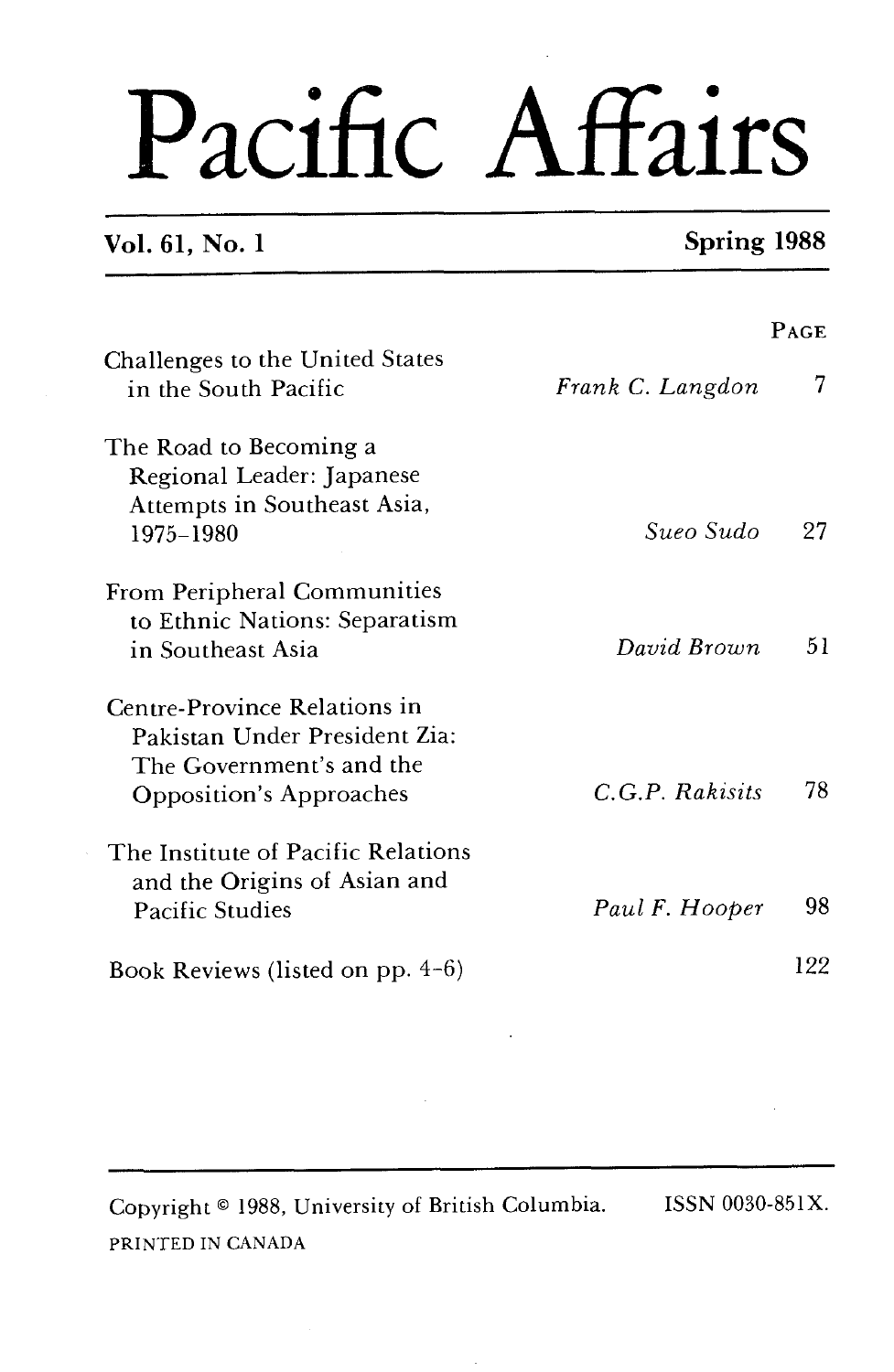#### **ABSTRACTS**

#### **Challenges to the United States in the South Pacific**

#### Frank **C.** Langdon

The three most notable challenges to the hegemony of the United States in the Central and South Pacific are the recent impact of anti-nuclear sentiment, the trend toward greater self-reliant defence policies, and the increase of competition among the big external powers for influence in the region.

If the United States, Japan, the Soviet Union, and China compete to develop the island countries and to improve normal political and economic relations in the region, it will be a great blessing. But France needs to moderate its nuclear and colonial policies to restore regional harmony. The trend toward more self-reliant defence forces and policies of the regional states, led by Australia and New Zealand, may make it less necessary to rely so heavily upon the American military presence and might help to avoid the dangerous conventional and nuclear confrontation of the two superpowers in the North Pacific.

### **The Road to Becoming a Regional Leader: Japanese Attempts in Southeast Asia, 1975-1980**

#### Sueo Sudo

Japanese foreign policy has been characterized as passive and reactive due to immobilism in the policy-making process. Many observers deem that the country has so far failed to develop any coherent concept for its relations with the outside world. At best, it had been perceived that the main goals of Japanese foreign policy were merely to promote its own economic development through obtaining raw materials and gaining access to lucrative markets. This article attempts to present a different perspective by closely examining Japan's policy toward Southeast Asia between 1975 and 1980, centered on the Fukuda Doctrine of August 1977. For the Japanese, especially Foreign Ministry officials, the declaration of the very first "doctrine" was a vigorous experiment in injecting new dimensions into traditional diplomacy. Focusing on the process of policy making, this article describes how Japan, with political determination, has attempted to establish a new regional framework for peaceful and prosperous relations in post-Vietnam War Southeast Asia. The failure of Japan's attempt to mediate between ASEAN and Vietnam in 1980 paradoxically seems to have strengthened Japanese officials' confidence in carrying out their Southeast Asian policy. Subsequently, Japan now appears to have moved one step further in attaining its role of a regional leader in this part of the world.

### **From Peripheral Communities to Ethnic Nations: Separatism in Southeast Asia**  David Brown

Although the ethnic separatist movements amongst the Karen and Shan in Burma, the Pattani Malays in Thailand, and the Moro in the Philippines constitute distinct responses to particular circumstances, common causal factors can be discerned.

While the societies are, in each case, multi-ethnic, the character of the state machinery is mono-ethnic. The expansion of state control thus takes on an assimilationist form. This promotes a dual crisis amongst the peripheral communities: a crisis of communal identity at mass level, and a crisis of authority at elite level. Both crises are resolved when displaced minority elites act as spokesmen for ethnic nationalism and thus translate ethnic minority consciousness into a stance of ethnic autonomy against the state.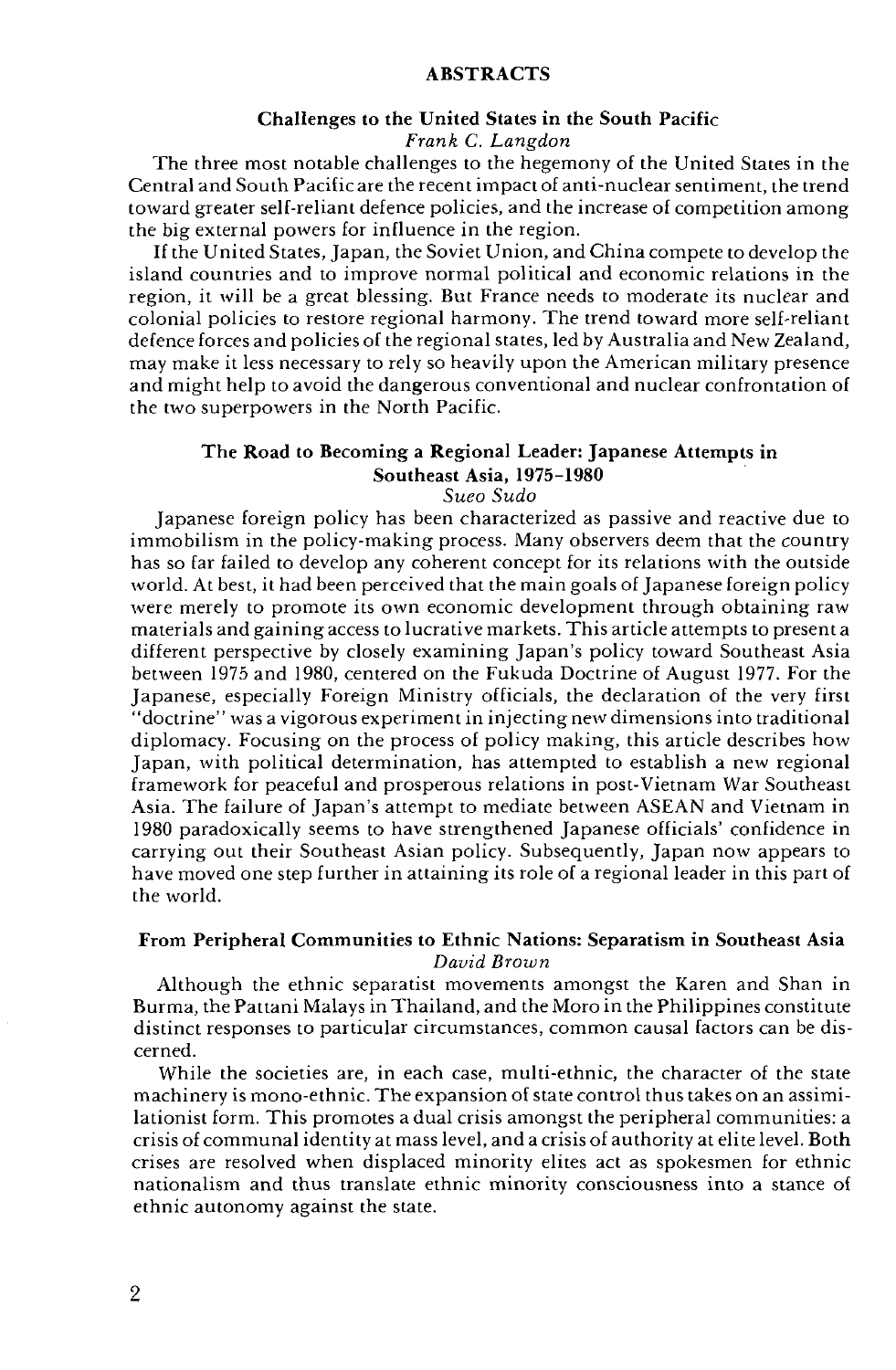# Centre-Province Relations in Pakistan Under President Zia: The Government's and the Opposition's Approaches

C.G.P. *Rakisits* 

President Zia-ul-Haq's Islamization programme has not only had a detrimental effect upon the political development of the country, but it has compounded the problem of centre-province relations which Pakistan has been plagued with since independence. In the context of national integration, the government has used the Islamization process to legitimize the smothering of provincial opposition to the government's approach to centre-province relations. Moreover, because the major state institutions are dominated by Punjabis, the smaller provinces have come to perceive this Islamization process as a veiled and crude attempt to "Punjabize" the rest of the country. On the other hand, the extra-parliamentary opposition coalition, the Movement for the Restoration of Democracy (MRD), has adopted a political programme which would grant maximum autonomy to the provinces and which comes closest to the letter and spirit of the 1940 Lahore Resolution, the founding document of Pakistan. While the MRD's programme is undoubtedly meant to attract the electorate away from President's Zia programme of Islamization, it is certain that if a future MRD government were to implement such an alternative approach the problem of centre-province relations will have come a step closer to being satisfactorily resolved.

# The Institute of Pacific Relations and the Origins of Asian and Pacific Studies

Paul *F.* Hooper

As recently as the late 1920s, there were almost no mechanisms for a systematic scholarly study of modern Asia and the Pacific in Western universities and research institutions. There were no graduate programs, no research centers, no professional associations, no regular conferences, no substantial library collections, and very few even elementary course offerings. The Institute of Pacific Relations, an independent international organization which was formed in 1925 and subsequently sponsored an on-going series of conferences and research programs on East-West issues until its demise in the 1950s, is largely responsiblefor changing these circumstances and, in the process, laying the foundations for contemporary Asian and Pacific studies. This article outlines the principal features of the Institute's research activities during these years-goals, major projects, and key personalities-and summarizes the nature of its immensely important contribution to the modern academic world.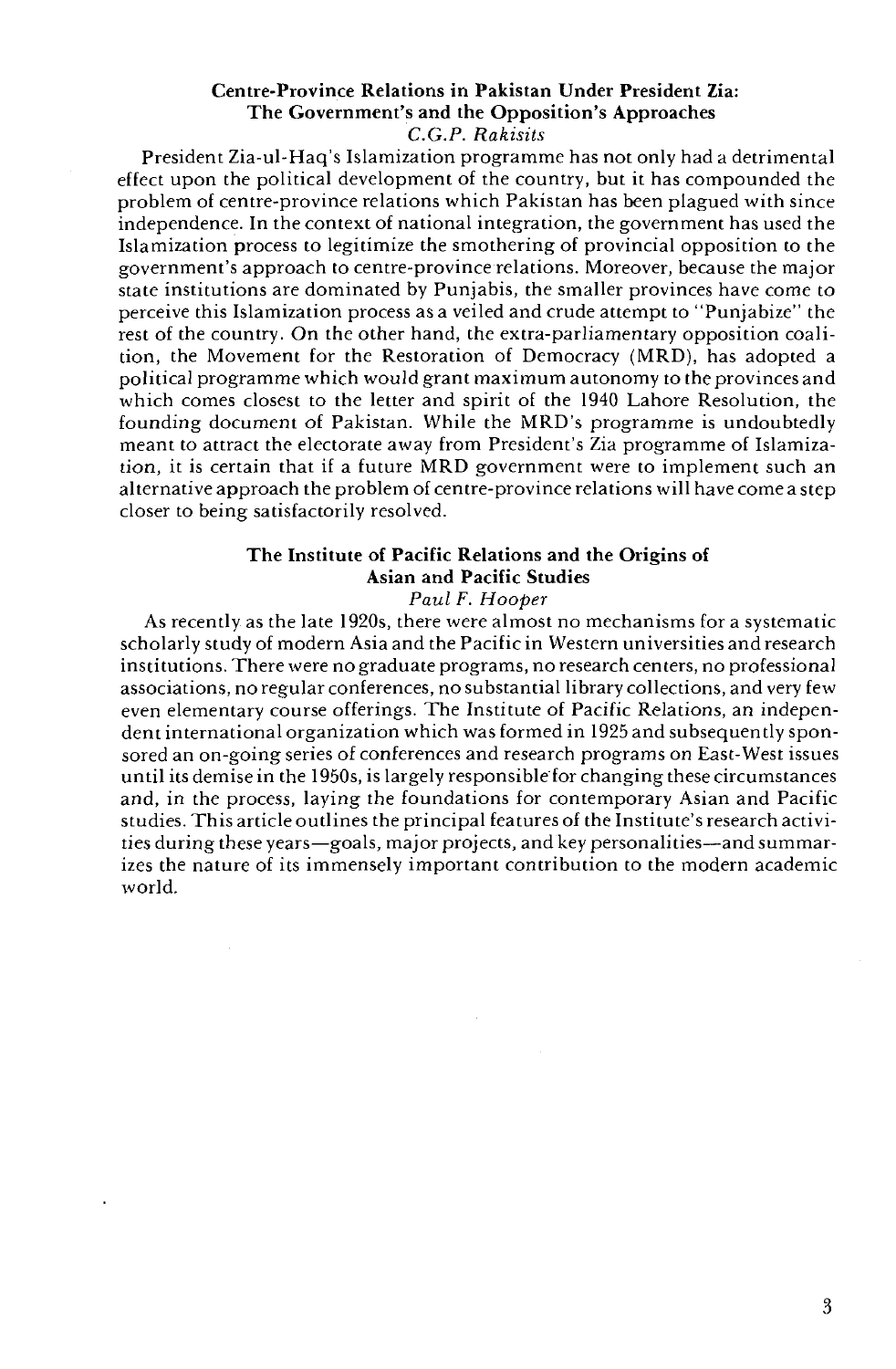# **BOOKS REVIEWED IN THIS ISSUE**

# **Asia General**

| ETHNIC CONFLICT: International Perspectives. Edited by<br>Jerry Boucher, Dan Landis and Karen Arnold Clark.  | Milton J. Esman      | 122 |
|--------------------------------------------------------------------------------------------------------------|----------------------|-----|
| THE CHALLENGE TO U.S. POLICY IN THE THIRD WORLD:<br>Global Responsibilities and Regional Devolution. By      |                      |     |
| Thomas Perry Thornton.                                                                                       | Jan Knippers Black   | 123 |
| ECONOMICS AND PACIFIC SECURITY: The 1986 Symposium.                                                          |                      |     |
| Washington, D.C.: National Defense University Press.<br>THEATRES OF ACCUMULATION: Studies in Asian and Latin | John J. Stephan      | 124 |
| American Urbanization. By Warwick Armstrong and                                                              |                      |     |
| T.G. McGee.                                                                                                  | Chung-Tong Wu        | 125 |
| PSYCHOLOGY MOVING EAST: The Status of Western Psy-                                                           |                      |     |
| chology in Asia and Oceania. Edited by Geoffrey H.                                                           |                      |     |
| Blowers and Alison M. Turtle.                                                                                | Colleen Lundy        | 127 |
|                                                                                                              |                      |     |
| China and Inner Asia                                                                                         |                      |     |
| POLICY IMPLEMENTATION IN POST-MAO CHINA. Edited by                                                           |                      |     |
| David M. Lampton.                                                                                            | Lawrence R. Sullivan | 128 |
| CHINA's SATELLITE PARTIES. By James D. Seymour.                                                              | Robert E. Bedeski    | 129 |
| THE CHINESE ARMY AFTER MAO. By Ellis Joffe.                                                                  | Harvey Nelsen        | 131 |
| No SENSE OF EVIL. Espionage: The Case of Herbert Nor-                                                        |                      |     |
| man. By James Barros.                                                                                        | Alan C. Cairns       | 132 |
| INNOCENCE IS NOT ENOUGH: The Life and Death of Herbert                                                       |                      |     |
| Norman. By Roger Bowen.                                                                                      | Alan C. Cairns       | 132 |
| CHINA's CONTINUOUS REVOLUTION: The Post-Liberation                                                           |                      |     |
| Epoch, 1949-1981. By Lowell Dittmer.                                                                         | Charles Burton       | 134 |
| GEORGE C. MARSHALL: Statesman 1945–1959. By Forrest C.                                                       |                      |     |
| Pogue.<br>ELITE ACTIVISM AND POLITICAL TRANSFORMATION IN                                                     | John F. Melby        | 135 |
| Снима: Zhejiang Province, 1865-1911. By Mary Backus                                                          |                      |     |
| Rankin.                                                                                                      | Lucien Bianco        | 137 |
| THE CAMBRIDGE HISTORY OF CHINA. Volume 1: The Ch'in                                                          |                      |     |
| and Han Empires, 221 B.C.-A.D. 220. Edited By Denis                                                          |                      |     |
| Twitchett and Michael Loewe.                                                                                 | Rafe de Crespigny    | 138 |
| LOCAL MERCHANTS AND THE CHINESE BUREAUCRACY,                                                                 |                      |     |
| 1740-1950. By Susan Mann.                                                                                    | Parks M. Coble       | 140 |
| ENEMIES OF THE PEOPLE. By Anne F. Thurston.                                                                  | Arif Dirlik          | 142 |
| A CENSUS OF ONE BILLION PEOPLE: Papers for Interna-                                                          |                      |     |
| tional Seminar on China's 1982 Population Census.                                                            |                      |     |
| Edited by Li Chengrui.                                                                                       | John S. Aird 144     |     |
| THE WORKERS OF TIANJIN, 1900-1949. By Gail Hershatter.                                                       | Lynda N. Shaffer     | 146 |
| SISTERS AND STRANGERS: Women in the Shanghai Cotton                                                          |                      |     |
| Mills, 1919-1949. By Emily Honig.                                                                            | Lγnda N. Shaffer     | 146 |
| CHINA AND CONFUCIUS: A Critical Interpretation. By                                                           |                      |     |
| Harold Hakwon Sunoo.                                                                                         | J.D. Schmidt 147     |     |
| THE MAKING OF MODERN TIBET. By A. Tom Grunfeld.                                                              | Allen S. Whiting     | 149 |
| Northeast Asia                                                                                               |                      |     |
| EUROPE AND JAPAN: Changing Relationships Since 1945.                                                         |                      |     |
| Edited by Gordon Daniels and Reinhard Drifte.                                                                | Peter Lowe 150       |     |
| JAPAN IN TRANSITION: From Tokugawa to Meiji. Edited                                                          |                      |     |
| by Marius B. Jansen and Gilbert Rozman.                                                                      | Gavan McCormack 151  |     |
| JAPAN'S RESPONSE TO CRISIS AND CHANGE IN THE WORLD                                                           |                      |     |
| ECONOMY. Edited by Michèle Schmiegelow.                                                                      | K. Sheridan 153      |     |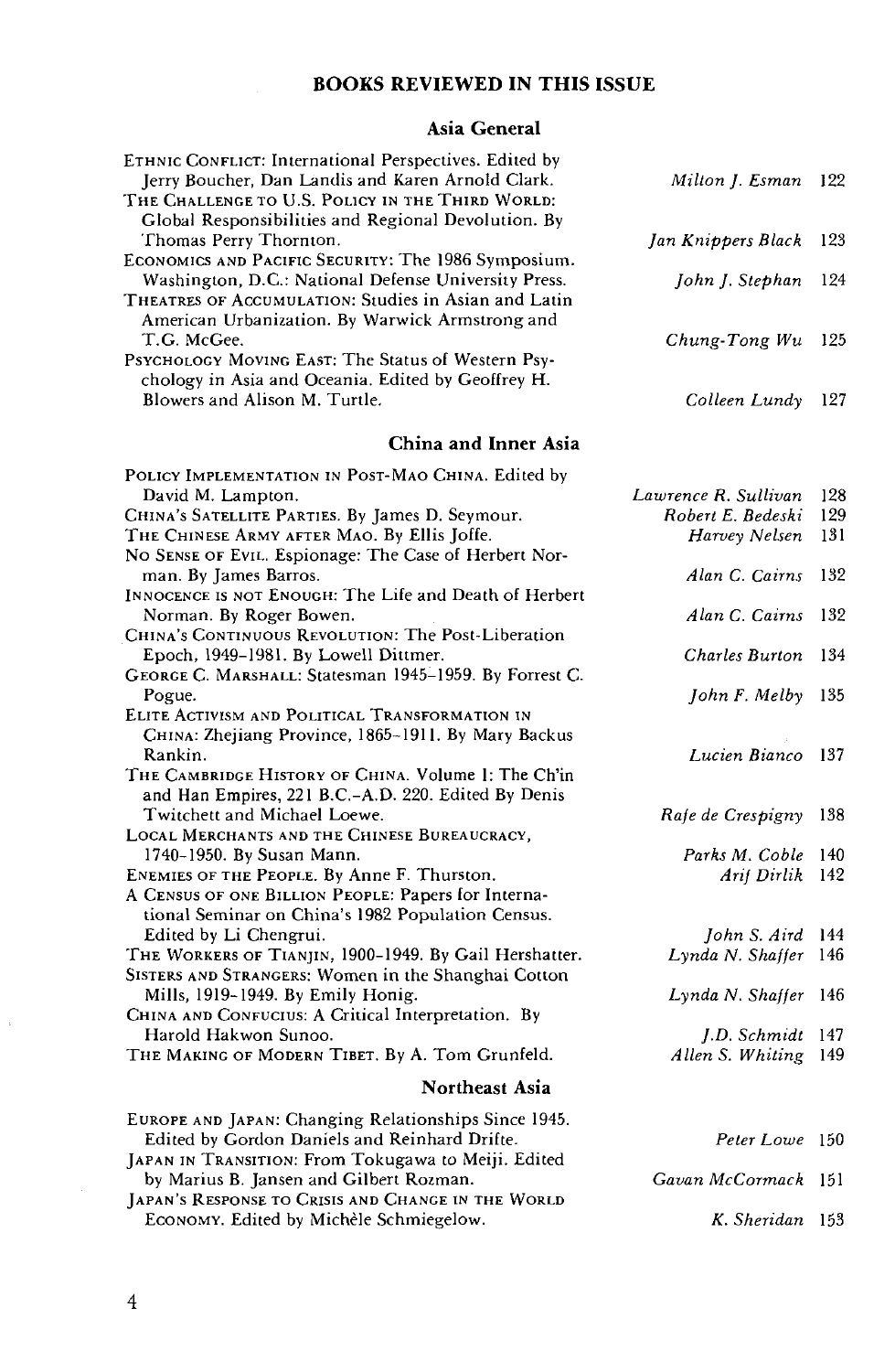| THE JAPANESE COMPETITION: Phase 2. Edited by Peter J.     |                             |  |
|-----------------------------------------------------------|-----------------------------|--|
| Arnesen.                                                  | Robert S. Ozaki 155         |  |
| JAPAN's HIGH TECHNOLOGY INDUSTRIES: Lessons and           |                             |  |
| Limitations of Industrial Policy. Edited by Hugh Patrick, |                             |  |
| with the assistance of Larry Meissner.                    | Earl H. Kinmonth 156        |  |
| URBAN JAPANESE HOUSEWIVES: At Home and in the Com-        |                             |  |
| munity. By Anne E. Imamura.                               | Jennifer Robertson 158      |  |
| BEFORE THE DAWN. By Shimazaki Toson. Translated by        |                             |  |
| William E. Naff.                                          | Aloysius Chang 160          |  |
| Visions of Virtue in Tokugawa Japan: The Kaitokudō,       |                             |  |
| Merchant Academy of Osaka. By Tetsuo Najita.              | <i>Jeffrey E. Hanes</i> 161 |  |
| PROCEEDINGS OF THE NITOBE-OHIRA MEMORIAL CONFERENCE       |                             |  |
| ON JAPANESE STUDIES, University of British Columbia,      |                             |  |
| May 23-25, 1984. Panel 1: Modern Japanese Literature.     |                             |  |
| An International and Comparative Perspective of           |                             |  |
| Kawabata Yasunari. Edited by Kinya Tsuruta.               | Chieko Mulhern 163          |  |
| NORTH KOREA IN A REGIONAL AND GLOBAL CONTEXT.             |                             |  |
| Edited by Robert A. Scalapino and Hongkoo Lee.            | Samuel S. Kim 165           |  |
| THE FOREIGN RELATIONS OF NORTH KOREA: New Per-            |                             |  |
| spectives. Edited by Jae Kyu Park, Byung Chul Koh and     |                             |  |
| Tae-Hwan Kwak.                                            | Claude A. Buss 167          |  |
| RELIGION AND RITUAL IN KOREAN SOCIETY. Edited by Laurel   |                             |  |
| Kendall and Griffin Dix.                                  | Don Baker 168               |  |

### **South Asia**

| THE BROTHERHOOD IN SAFFRON: The Rashtriya                |                       |       |
|----------------------------------------------------------|-----------------------|-------|
| Swayamsevak Sangh and Hindu Revivalism. By Walter        |                       |       |
| K. Andersen and Shridhar D. Damle.                       | Stella Sandahl 170    |       |
| THE BRITISH LABOUR PARTY AND THE INDIAN INDEPENDENCE     |                       |       |
| MOVEMENT, 1917-1939. By Mesbahuddin                      |                       |       |
| Ahmed.                                                   | Edward C. Moulton 171 |       |
| POLITICAL THOUGHT IN MODERN INDIA. Edited by             |                       |       |
| Thomas Pantham and Kenneth L. Deutsch.                   | Stella Sandahl        | 173   |
| UNTOUCHABLE! Voices of the Dalit Liberation Movement.    |                       |       |
| Edited by Barbara R. Joshi.                              | James M. Freeman      | 175   |
| STUDIES OF SOUTH INDIA: An Anthology of Recent           |                       |       |
| Research and Scholarship. Edited by Robert E.            |                       |       |
| Frykenberg and Pauline Kolenda.                          | David Arnold          | 176   |
| BENGAL LAND TENURE: The Origin and Growth of Inter-      |                       |       |
| mediate Interests in the 19th Century. By Sirajul Islam. | B.R. Tomlinson        | 178   |
| FOLKTALES OF INDIA. Edited by Brenda E.F. Beck,          |                       |       |
| Peter J. Claus, Praphulladatta Goswami, and              |                       |       |
| Jawaharlal Handoo.                                       | <b>Anthony Good</b>   | 179   |
| BRITISH INDIA AND TIBET, 1766-1910. By Alastair Lamb.    | A. Tom Grunfeld       | 180   |
| MAURYAN INDIA. By G.M. Bongard-Levin.                    | A.K. Narain           | 181   |
| INDO-TIBETAN BUDDHISM: Indian Buddhists and Their        |                       |       |
| Tibetan Successors. Volumes I and II. By David           |                       |       |
| Snellgrove.                                              | Herbert Guenther      | 183   |
| SRI LANKA: A History. By Chandra Richard De Silva.       | Tissa Fernando        | 186   |
| Southeast Asia                                           |                       |       |
| THE ASEAN SUCCESS STORY: Social, Economic, and           |                       |       |
| Political Dimensions. Edited by Linda G. Martin.         | Donald Crone          | - 187 |
| SOUTHEAST ASIA IN THE 9TH TO 14TH CENTURIES. Edited      |                       |       |

- by David G. Marr and A.C. Milner, with an introduction by Wang Gungwu. *Lorraine Gesick* 188
	- $\mathfrak{h}$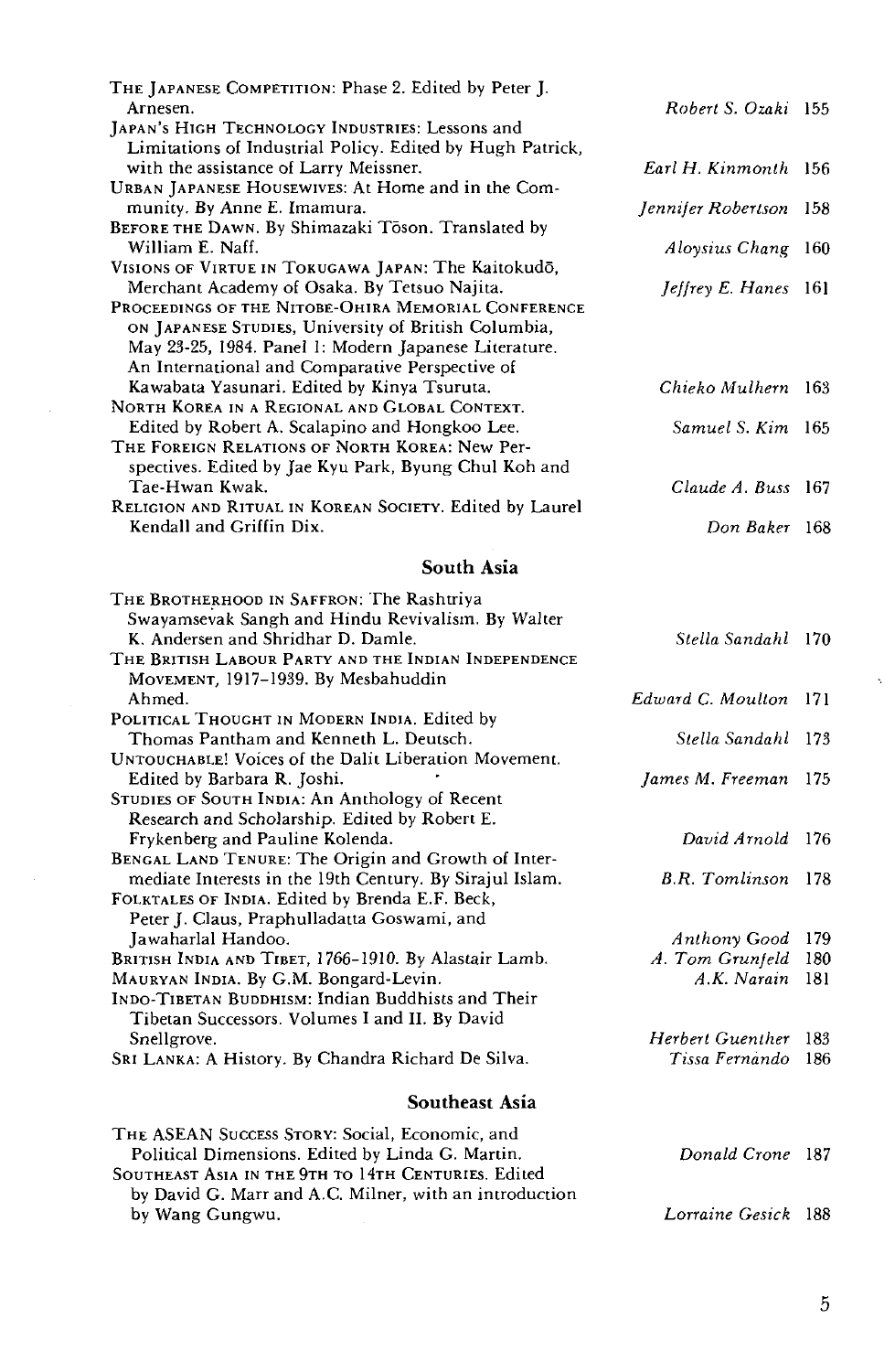| SOUTH VIETNAM, TRIAL AND EXPERIENCE: A Challenge for   |                      |       |
|--------------------------------------------------------|----------------------|-------|
| Development. By Nguyen Anh Tuan.                       | Richard H. Minear    | -190- |
| THE POLITICS OF COUNTERINSURGENCY IN THE               |                      |       |
| PHILIPPINES: Military and Political Options. By        |                      |       |
| Gareth Porter.                                         | R.S. Milne           | -191  |
| REGIONAL DYNAMICS OF THE INDONESIAN REVOLUTION:        |                      |       |
| Unity from Diversity. Edited by Audrey R. Kahin.       | John R.W. Smail      | -192  |
| THE POLITICS OF OIL IN INDONESIA: Foreign Company-Host |                      |       |
| Government Relations. By Khong Cho Oon.                | I.A.C. Mackie        | -193  |
| SOLO IN THE NEW ORDER: Language and Hierarchy in       |                      |       |
| an Indonesian City. By James T. Siegel.                | Mark R. Woodward     | 195   |
| SOCIAL COMMITMENT IN LITERATURE AND THE ARTS:          |                      |       |
| The Indonesian "Institute of People's Culture"         |                      |       |
| 1950-1965. By Keith Foulcher.                          | Benedict R. Anderson | -196  |
| <b>Australasia and Southwest Pacific</b>               |                      |       |
| WHAT GIFTS ENGENDER: Social Relations and Politics in  |                      |       |

| Mendi, Highland Papua New Guinea. By Rena Lederman.                                                                | Robert Tonkinson 198                                        |       |
|--------------------------------------------------------------------------------------------------------------------|-------------------------------------------------------------|-------|
| ON FIJI ISLANDS, By Ronald Wright.                                                                                 | James A. Boutilier                                          | - 200 |
| ASIWINARONG: Ethos, Image and Social Power among<br>the Usen Barok of New Ireland. By Roy Wagner.                  | Iohn Barker 201                                             |       |
| <b>BRIEFLY NOTED</b><br>$W_{\alpha}$ and $\alpha$ $W_{\alpha}$ $R_{\alpha}$ $R_{\alpha}$ $R_{\alpha}$ $R_{\alpha}$ | $D_{\text{coul}}$ D $D_{\text{coul}}$ $D_{\text{coul}}$ 000 |       |

| WORDS OF WAR. By Jack Cahill.                    | David P. Chandler 202 |  |
|--------------------------------------------------|-----------------------|--|
| China's Provincial Leaders, 1949-1985. Volume I: |                       |  |
| Directory. By David S.G. Goodman.                | Parris H. Chang 203   |  |

### **CONTRIBUTORS TO THIS ISSUE**

- FRANK LANGDON, Professor Emeritus of Political Science and Senior Research Associate of the Institute of International Relations at the University of British Columbia and Co-director of the project on Security Options of the Western Allies in the Asia Pacific Region at the Institute. Author of *The Politics of Canadian-Japanese Economic Relations, 1952-1983* (Vancouver: University of British Columbia Press, 1983).
- SUEO SUDO, Researcher at the Institute of Asian Studies, Chulalongkorn University, Thailand.
- DAVID BROWN, Senior Lecturer at the Department of Political Science, National University of Singapore.
- C.G.P. RAKISITS, Legislative Research Specialist, Foreign Affairs Group, Department of the Parliamentary Library, Canberra, Australia.
- PAUL F. HOOPER, Associate Professor of American Studies at the University of Hawaii-Manoa where he specializes in Hawaiian studies and Pacific Basin international relations. Author of *Elusive Destiny: The Internationalist Movement in Modern Hawaii* (Honolulu: University Press of Hawaii, 1980).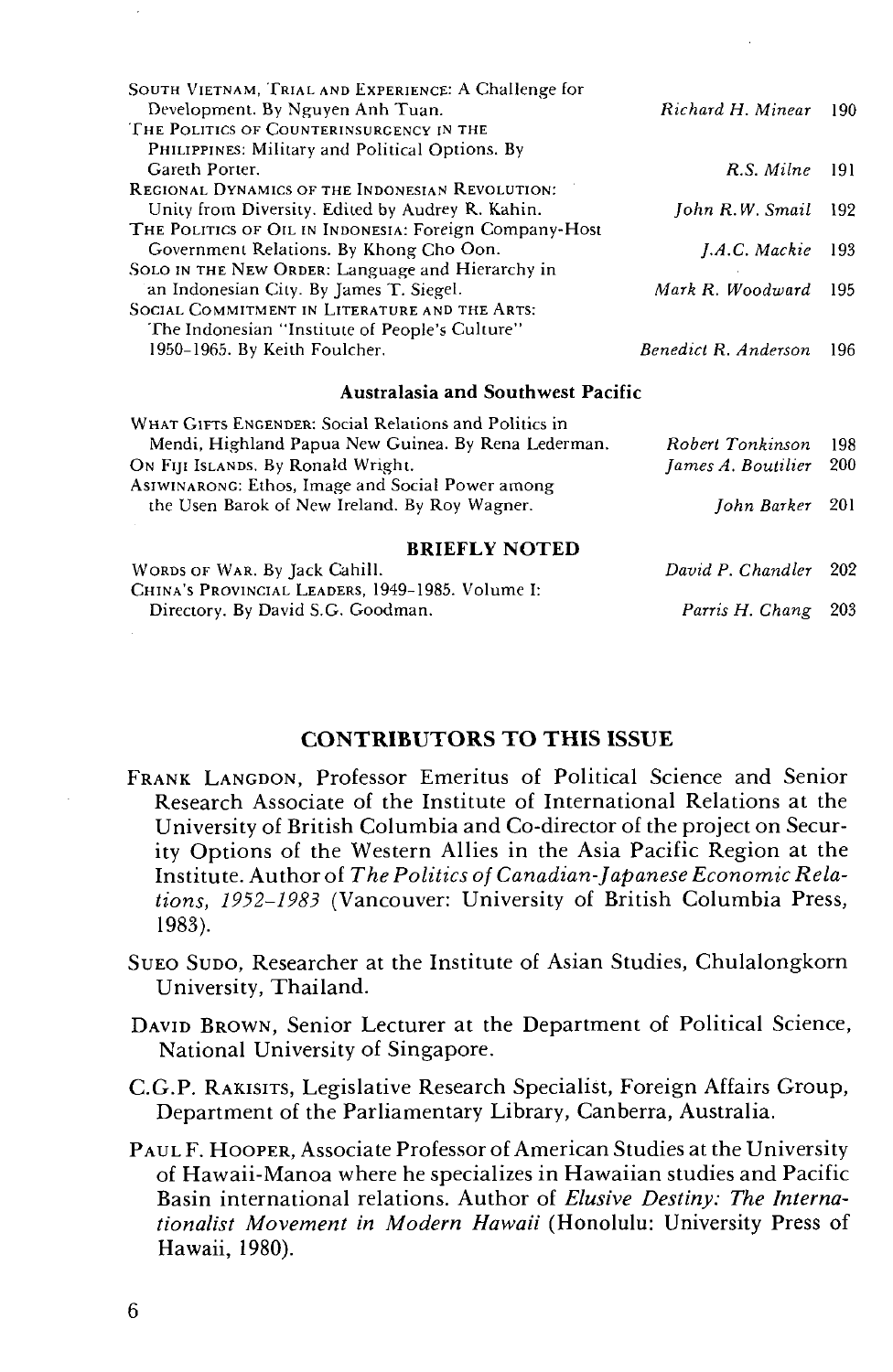# Pacific Affairs

# **Vol. 61, No. 2 Summer 1988**

|                                                                                                 |                                        | PAGE |
|-------------------------------------------------------------------------------------------------|----------------------------------------|------|
| International Linkages and<br><b>Regional Interests in Soviet</b><br>Asia-Pacific Policy        | Leszek Buszynski                       | 213  |
| Beyond Tok Win: The Papua New<br>Guinea Intervention in<br>Vanuatu, 1980                        | Norman MacQueen                        | 235  |
| Shanghai as a Mediator of the<br><b>Educational Open Door</b>                                   | Ruth Hayhoe                            | 253  |
| The Political Economy of<br>Substitution Policy: Japan's<br><b>Response to Lower Oil Prices</b> | S. Hayden Lesbirel                     | 285  |
| Creating a Bloodbath by<br><b>Statistical Manipulation</b><br>Review Article                    | <b>Gareth Porter and James Roberts</b> | 303  |
| Correspondence                                                                                  |                                        | 311  |
| Book Reviews (listed on pp. 208-211)                                                            |                                        | 314  |
|                                                                                                 |                                        |      |

Copyright © 1988, University of British Columbia. ISSN 0030-851X. PRINTED IN CANADA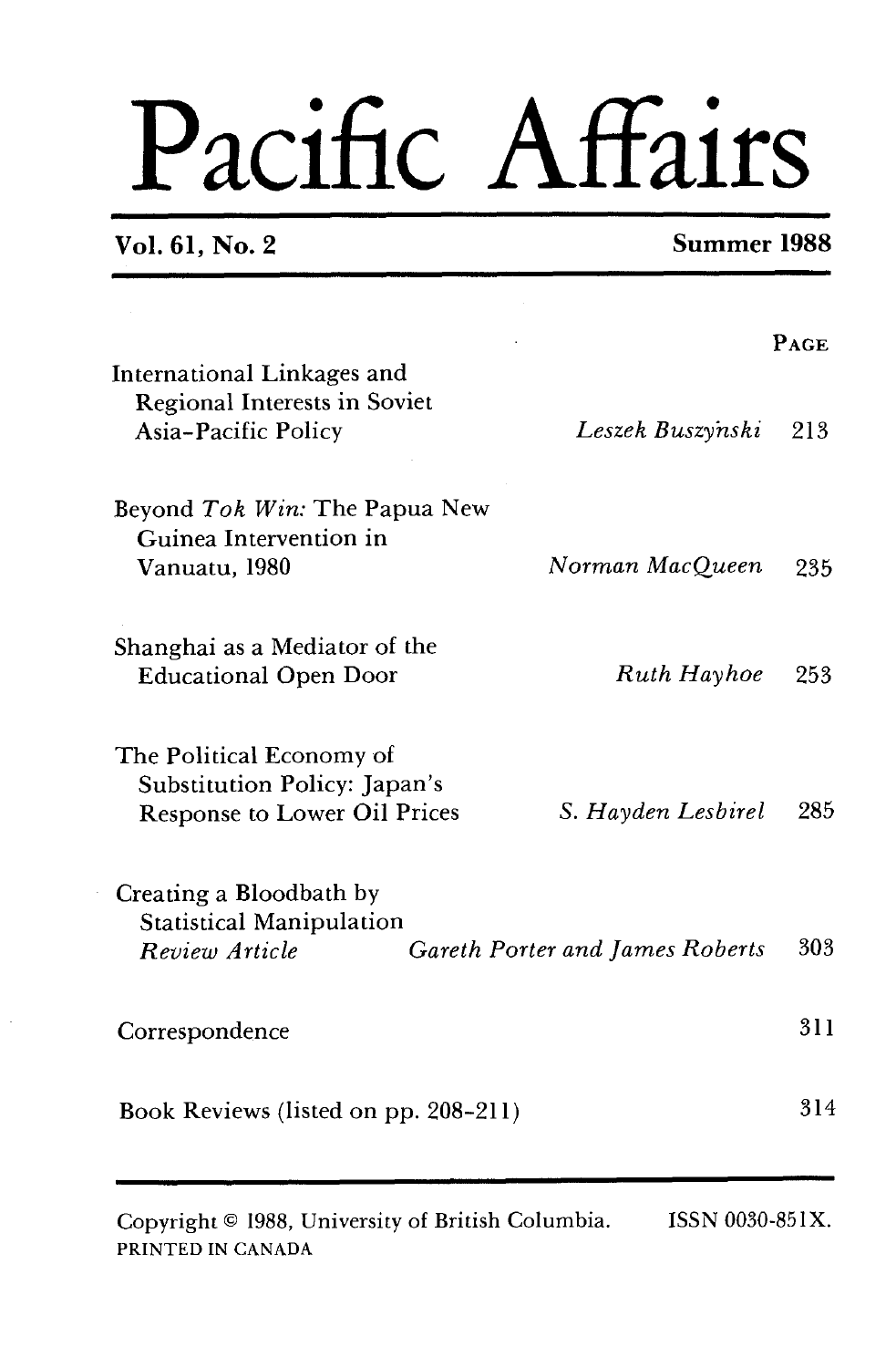#### **ABSTRACTS**

# International Linkages and Regional Interests in Gorbachev's Asia-Pacific Policy

*Leszek Buszynski* 

The article examines the international linkages in Gorbachev's Asian Pacific policy in terms of a Soviet response to a number of significant international developments. The first development is the adoption of the maritime strategy by the Reagan Administration as a means of compensating for Soviet conventional military advantages in Europe. The second development includes the emergence of regional actors such as Japan and China which will play major roles in American military strategy in the event of a conflict with the Soviet Union. In this sense Gorbachev's "Vladivostok" initiative should be seen in the context of an effort to reduce the prospects of military encirclement by political means, and to promote a Soviet political presence in the Asia-Pacific region.

# Beyond Tok Win: The Papua New Guinea Intervention in Vanuatu, 1980

*Norman MacQueen* 

Papua New Guinea's intervention in Vanuatu at the request of that country's government following independence in 1980 was a uniquely effective exercise in regional security cooperation in the third world. Despite the operational success of the undertaking, however, opposition was aroused-both in the region as a whole and in Papua New Guinea itself-on the grounds that the intervention was not multinational and that it was undertaken without a clear mandate from the South Pacific Forum, the main regional organization. Although the South Pacific is in many ways ideally placed to develop regional security mechanisms, the Vanuatu experience has not been built upon. This lack of further cooperation, in common with the misgivings which accompanied the intervention in Vanuatu, in part reflects a conflict of attitude towards the role and extent of international organization in the region between the "maximalist" Melanesian states to the west and the "minimalist" Polynesian islands and Fiji in the east.

#### Shanghai as a Mediator of the Educational Open Door *Ruth Hayhoe*

The other side of China's open door policy to the outside world is the open door between the coast and the hinterland. This essay explores the linkages in higher education between Shanghai and its near and far peripheries in the post 1978 era. It begins with a historical analysis of the ways in which Shanghai's higher education was used to develop the hinterland through the planning and mobilization mechanisms of the fifties. Then Shanghai's new economic role and its implications for higher education in present modernization efforts are considered. While mobilization tactics have been largely discredited, central planning remains an important force for the distribution of intellectual resources. The main body of this essay analyses the ways in which three forces—the plan, the market and the family—are operating first at the level of the Shanghai Bureau of Higher Education, as it coordinates Shanghai's educational relations with other regions, then at the level of ten different higher institutions. Statistics on entrants and job assignments by region give some quantitative indication of the actual flow of highly educated people between Shanghai and its peripheries.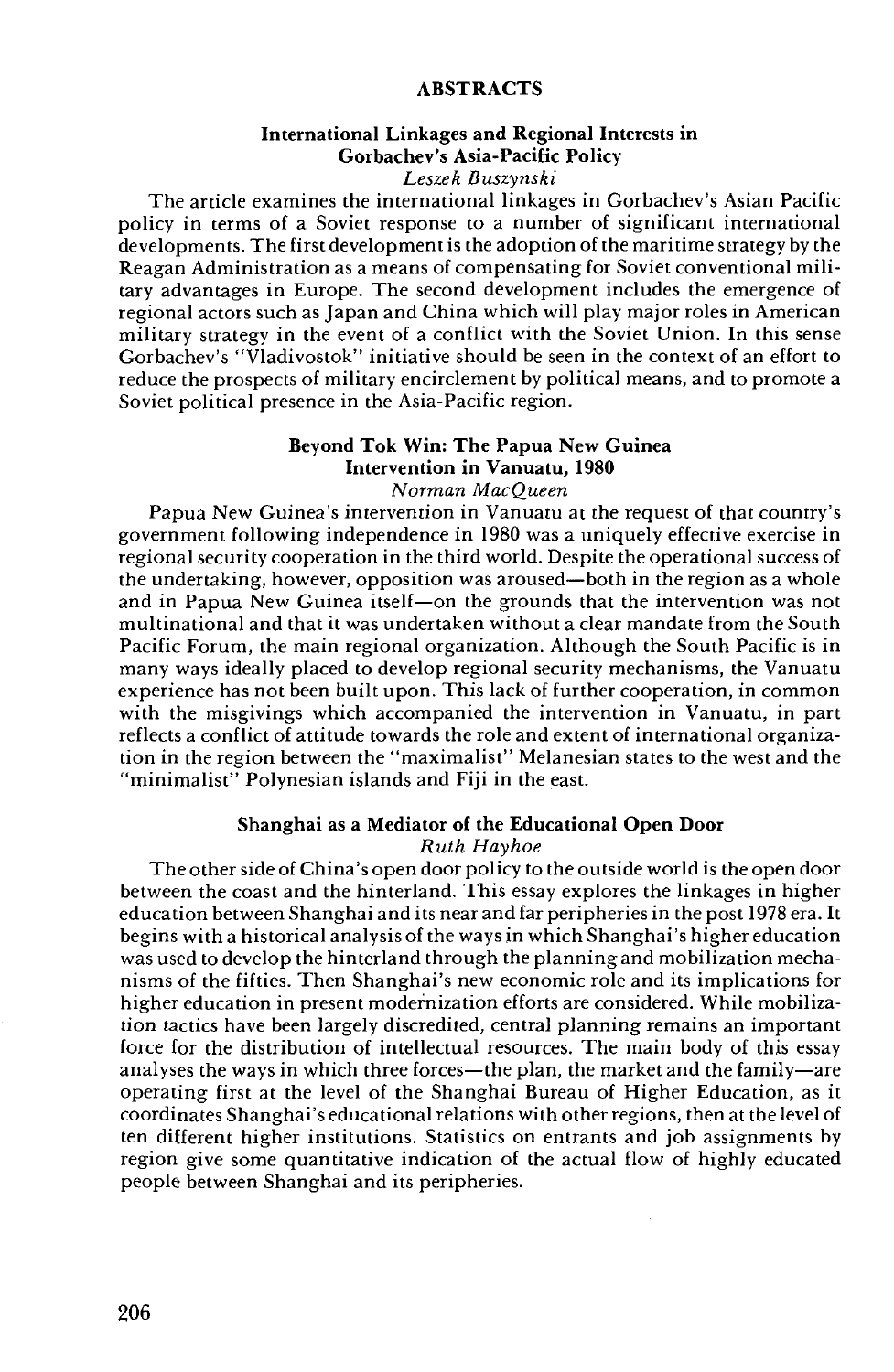#### The Political Economy of Substitution Policy: Japan's Response to Lower Oil Prices S. *Hayden* Lesbirel

Short-term market instabilities can create major problems for governments in implementing longer term national objectives. This essay analyzes the factors that determined the Japanese energy policy response to the recent decline in international oil prices. It argues that since 1973 MITI played a market-conforming role in the institutionalization of alternative energy policy and that this has injected resistances such as: expectations about prices, supply system rigidities, the structure of vested interests and national security concerns, which constrained market and policy adjustments to shorter term oil market .fluctuations. It concludes that Japan's current energy policy, which aims to minimize disruptions to longer term planning processes in the alternative energy industry, may indeed be very appropriate from a broader policy management perspective.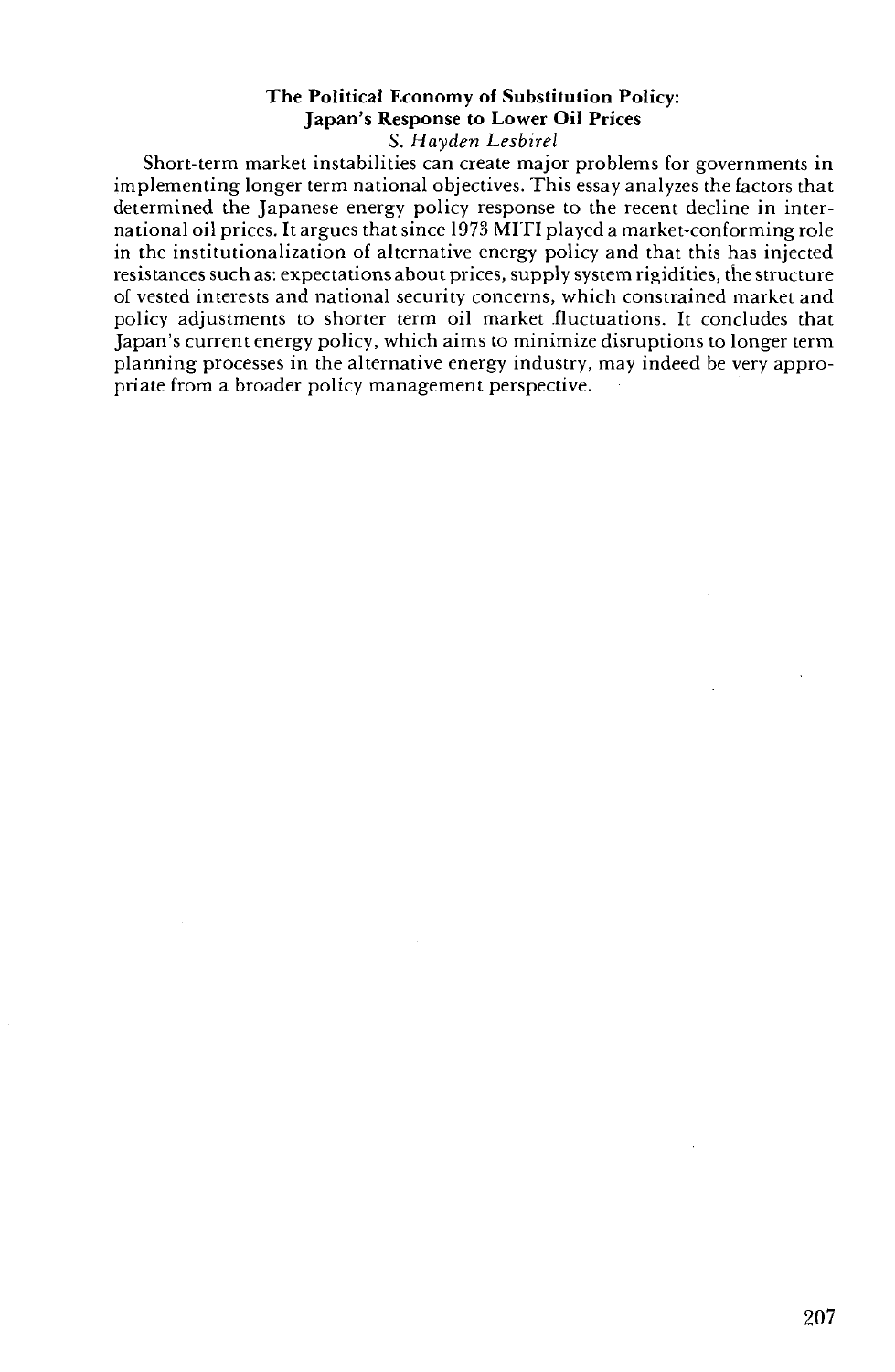# **BOOKS REVIEWED IN THIS ISSUE**

# **Asia General**

| <b>URBANISATION IN THE DEVELOPING WORLD.</b><br>Edited by David Drakakis-Smith | C.T. Wu 314               |       |
|--------------------------------------------------------------------------------|---------------------------|-------|
| <b>RURAL INDUSTRIALISATION AND EMPLOYMENT</b>                                  | Geoffrey Brian Hainsworth | -316  |
| IN ASIA. Edited by Rizwanul Islam.                                             |                           |       |
| ISLAM IN ASIA: Religion, Politics, and Society.                                | Judith Nagata 317         |       |
| Edited by John L. Esposito.<br>ETHNIC PREFERENCE AND PUBLIC POLICY IN          |                           |       |
| DEVELOPING STATES. Edited by Neil                                              |                           |       |
| Nevitte and Charles H. Kennedy.                                                | Charles Hirschman 319     |       |
| THREE FACES OF IMPERIALISM: British and                                        |                           |       |
| American Approaches to Asia and                                                |                           |       |
| Africa, 1870-1970. By Phillip Darby.                                           | Stephen Endicott 321      |       |
| SOCIETY AND THE DANCE: The Social Anthropology                                 |                           |       |
| of Process and Performance.                                                    |                           |       |
| Edited by Paul Spencer.                                                        | Joan L. Erdman 322        |       |
| <b>PACIFIC-ASIAN ISSUES: American and</b>                                      |                           |       |
| Chinese Views. Edited by Robert A.                                             |                           |       |
| Scalapino and Chen Qimao.                                                      | Paul M. Evans 324         |       |
| ASIA IN SOVIET GLOBAL STRATEGY. Edited                                         |                           |       |
| by Ray S. Cline, James Arnold Miller                                           |                           |       |
| and Roger E. Kanet.                                                            | John J. Stephan           | - 325 |
| THE SOVIET UNION AS AN ASIAN PACIFIC POWER:                                    |                           |       |
| Implications of Gorbachev's                                                    |                           |       |
| 1986 Vladivostok Initiative. Edited by                                         |                           |       |
| Ramesh Thakur and Carlyle A. Thayer.                                           | John J. Stephan 326       |       |
|                                                                                |                           |       |
| China and Inner Asia                                                           |                           |       |
| CHINESE DEMOCRACY. By Andrew J. Nathan.                                        | John Fincher 328          |       |
| MODERNIZING CHINA: Post-Mao Reform and                                         |                           |       |
| Development. Edited by A. Doak                                                 |                           |       |
| Barnett and Ralph N. Clough.                                                   | Andrew Watson             | 330   |
| THE CHINESE DEBATE ABOUT SOVIET                                                |                           |       |
| SOCIALISM, 1978-1985. By Gilbert Rozman.                                       | Arif Dırlık               | 332   |
| P'ENG TE-HUAI: The Man and the Image.                                          |                           |       |
| By Jürgen Domes.                                                               | Parris H. Chang           | 333   |
| L'AGE D'OR DE LA BOURGEOSIE CHINOISE,                                          |                           |       |
| 1911-1937. By Marie-Claire Bergère.                                            | Diana Lary                | 335   |
| <b>WARLORD SOLDIERS: Chinese Common</b>                                        |                           |       |
| Soldiers, 1911-1937. By Diana Lary.                                            | F. Gilbert Chan 336       |       |
| CHINESE SOCIETY IN THE EIGHTEENTH CENTURY.                                     |                           |       |
| By Susan Naquin and Evelyn S. Rawski.                                          | Alexander Woodside        | 337   |
| THE NORTHERN SCHOOL AND THE FORMATION OF                                       |                           |       |
| EARLY CH'AN BUDDHISM. By John R. McRae.                                        | David W. Chappell         | 339   |
| THE STATUS OF TIBET: History, Rights, and                                      |                           |       |
| Prospects in International Law. By                                             |                           |       |
| Michael C. van Walt van Praag,                                                 |                           |       |
| (Foreword by Franz Michael,                                                    |                           |       |
| Introduction by Rikhi Jaipal).                                                 | June Teufel Dreyer        | 340   |
| THE TIBETAN EMPIRE IN CENTRAL ASIA:                                            |                           |       |
| A History of the Struggle for Great                                            |                           |       |
| Power among Tibetans, Turks, Arabs, and                                        |                           |       |
| Chinese during the Early Middle Ages.                                          |                           |       |
| By Christopher I. Beckwith.                                                    | Edwin G. Pulleyblank 342  |       |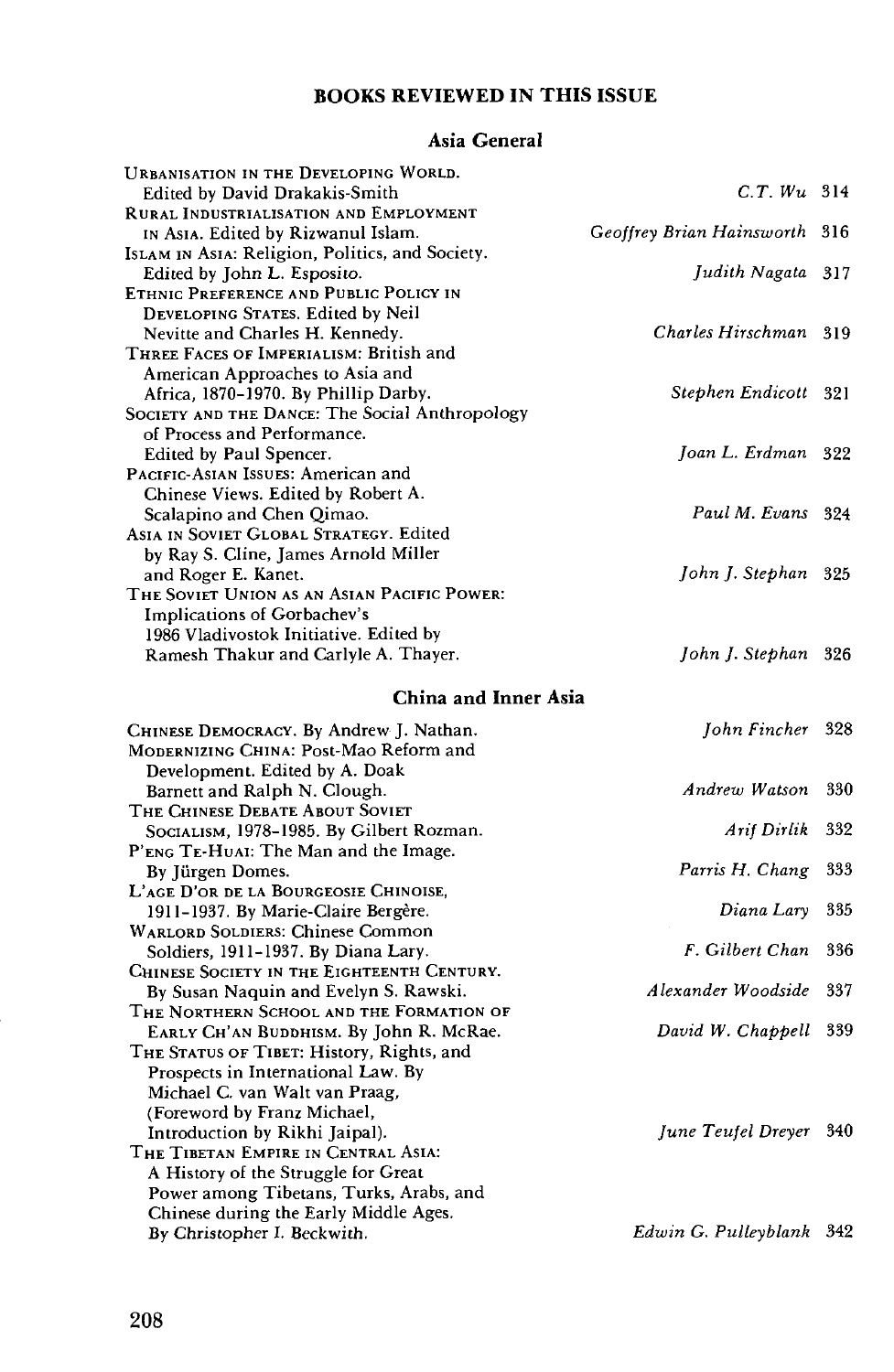| THE FLYING PHOENIX: Aspects of Chinese<br>Sectarianism in Taiwan. By David K.<br>Jordan and Daniel L. Overmyer.                                                                | Myron Cohen 344                        |            |
|--------------------------------------------------------------------------------------------------------------------------------------------------------------------------------|----------------------------------------|------------|
| <b>Northeast Asia</b>                                                                                                                                                          |                                        |            |
| IMAGES OF JAPANESE SOCIETY: A Study in the<br>Structure of Social Reality. By Ross                                                                                             |                                        |            |
| Mouer and Yoshio Sugimoto.<br>LAW AND SOCIAL CHANGE IN POSTWAR JAPAN.                                                                                                          | Samuel Coleman                         | 345        |
| By Frank K. Upham<br>DEMOCRATIZING JAPAN: The Allied<br>Occupation. Edited by Robert E. Ward,                                                                                  | L.L. Cornell 347                       |            |
| and Sakamoto Yoshikazu.<br>MY LIFE BETWEEN JAPAN AND AMERICA.                                                                                                                  | Ray A. Moore                           | 348        |
| By Edwin O. Reischauer.<br>SHOMONKI: The Story of Masakado's                                                                                                                   | Richard H. Minear                      | 350        |
| Rebellion. Translated and edited by<br>Judith N. Rabinovitch.                                                                                                                  | Cody Poulton 351                       |            |
| South Asia                                                                                                                                                                     |                                        |            |
| DOMESTIC CONFLICTS IN SOUTH ASIA. Volume 1:                                                                                                                                    |                                        |            |
| Political Dimensions. Edited by<br>Urmila Phadnis, S.D. Muni and Kalim<br>Bahadur.<br>DOMESTIC CONFLICTS IN SOUTH ASIA. Volume 2:<br>Economic and Ethnic Dimensions. Edited by | Mary Fainsod Katzenstein 352           |            |
| Urmila Phadnis, S.D. Muni and Kalim<br>Bahadur.                                                                                                                                | Mary Fainsod Katzenstein               | 352        |
| INDIA'S POLITICAL ADMINISTRATORS, 1919-1983.<br>By David C. Potter.                                                                                                            | John F. Hilliker                       | 353        |
| CRISIS OF THE RAJ: The Revolt of 1857<br>through British Lieutenants' Eyes.                                                                                                    |                                        |            |
| By Wayne G. Broehl, Jr.<br>THE GOLDEN ORIOLE. By Raleigh Trevelyan.                                                                                                            | Edward C. Moulton<br>Ainslie T. Embree | 354<br>355 |
| THE MILITARY AND POLITICS IN PAKISTAN,<br>1947-1986. (FOURTH UPDATED EDITION).<br>By Hasan Askari Rizvi.<br>INTERNAL MIGRATION IN SRI LANKA AND ITS                            | Stephen P. Cohen 356                   |            |
| SOCIAL CONSEQUENCES. By Robert N.<br>Kearney and Barbara Diane Miller.<br>THE THIRD VOW AND OTHER STORIES. By                                                                  | James Manor 358                        |            |
| Phanishwar Nath Renu. Translated<br>into English by Kathryn G. Hansen                                                                                                          | $R.K.$ Barz $359$                      |            |
| Southeast Asia                                                                                                                                                                 |                                        |            |
| ISLAM AND SOCIETY IN SOUTHEAST ASIA.<br>Edited by Taufik Abdullah and<br>Sharon Siddique.<br>ASEAN in Regional and Global Context.                                             | William R. Roff 360                    |            |
| Edited by Karl D. Jackson,<br>Sukhumbhand Paribatra and<br>J. Soediati Diiwandono.<br>SOUTHEAST ASIA AND THE ENEMY BEYOND:                                                     | Lau Teik Soon                          | 362        |
| <b>ASEAN Perceptions of External</b><br>Threats. By Robert O. Tilman.                                                                                                          | William S. Turley                      | 363        |

 $\ddot{\phantom{a}}$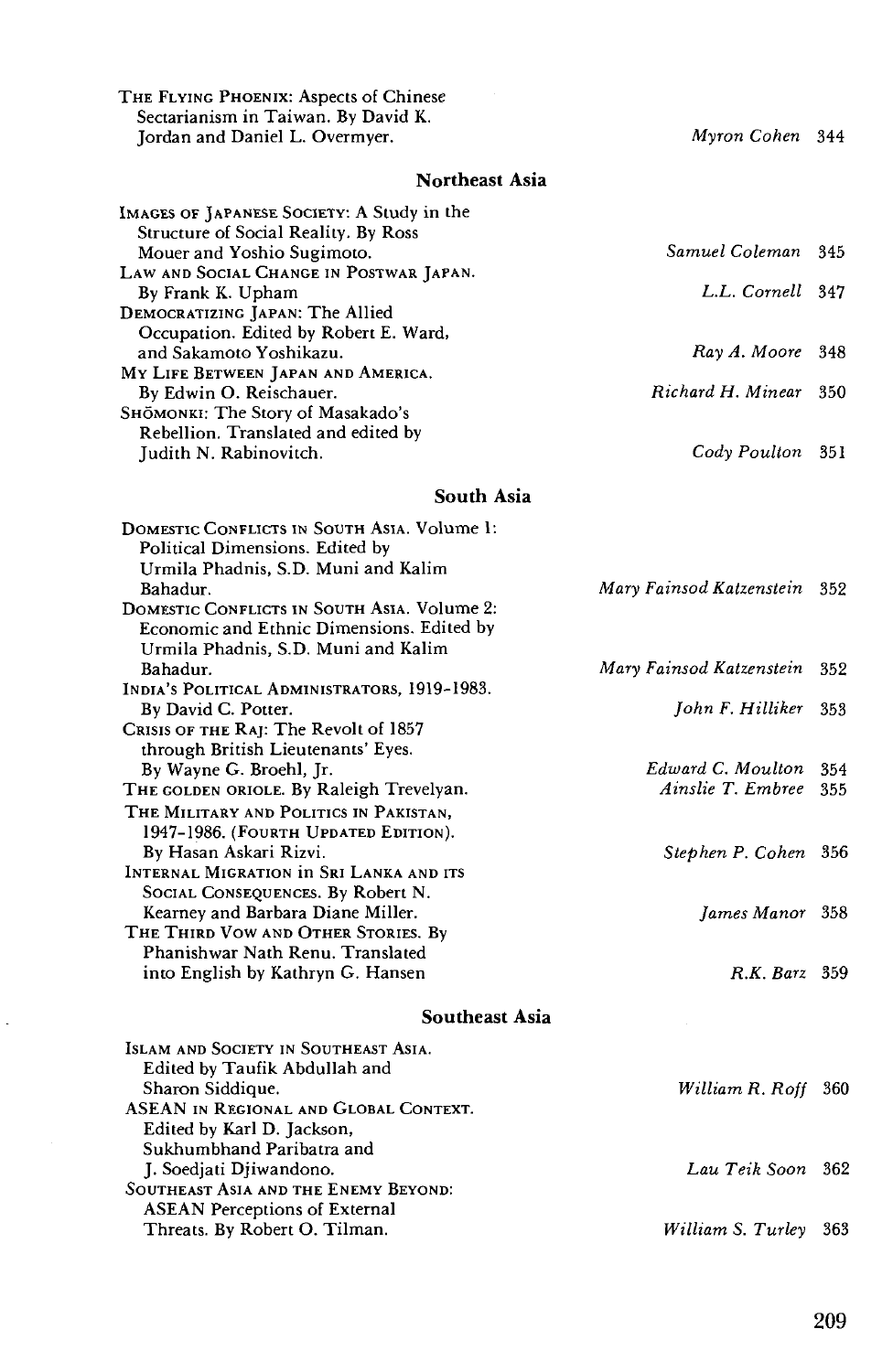| Spirits of Resistance and Capitalist          |                              |
|-----------------------------------------------|------------------------------|
| DISCIPLINE: Factory Women in                  |                              |
| Malaysia. By Aihwa Ong.                       | Terry McGee 365              |
| LAOS: Politics, Economics and Society.        |                              |
| By Martin Stuart-Fox.                         | Carlyle A. Thayer 366        |
| <b>RELIGIOUS CULTS OF THE PAI-I ALONG THE</b> |                              |
| BURMA-YUNNAN BORDER. By Ju-K'ang T'ien.       | Robert B. Maule 367          |
| PAPERS FROM A CONFERENCE ON THAI STUDIES      |                              |
| IN HONOR OF WILLIAM J. GEDNEY. Edited         |                              |
| by Robert J. Bickner, Thomas J. Hudak         |                              |
| and Patcharin Peyasantiwong.                  | A. Thomas Kirsch 369         |
| MODERN THAI LITERATURE: With an               |                              |
| Ethnographic Interpretation. By               |                              |
| Herbert P. Phillips, in association with      | Á                            |
| Vinita Atmiyanandana Lawler,                  |                              |
| Amnuaycaj Patipat and Likhit Dhiravegin.      | Anthony V.N. Diller 370      |
| INDUSTRIALISATION AND LABOUR FORCE            |                              |
| PROCESSES: A Case Study of Peninsular         |                              |
| Malaysia. By T.G. McGee, et al.               | Garth Cant 372               |
| VIELVÖLKERGESELLSCHAFT ZWISCHEN DORF          |                              |
| UND METROPOLE: Fortentwicklung und neue       |                              |
| Wege der Urbanisation in                      |                              |
| Malaysia (1970-1980). By Dietrich             |                              |
| Kühne, With a Summary in English.             | Erhard U. Heidt 374          |
| INDONESIA: The Rise of Capital                |                              |
| By Richard Robison.                           | Nico G. Schulte Nordholt 375 |
| INDONESIA AND THE RULE OF LAW: Twenty         |                              |
| Years of 'New Order' Government.              |                              |
| A Study prepared by the International         |                              |
| Commission of Jurists and the                 |                              |
| Netherlands Institute of Human Rights         |                              |
| (SIM). Edited by Hans Thoolen.                | L.C. Green 377               |
| COSMOLOGY AND SOCIAL LIFE: Ritual             |                              |
| Exchange among the Mambai of East             |                              |
| Timor. By Elizabeth G. Traube.                | Maribeth Erb 378             |
| HINDU JAVANESE: Tengger Tradition and         |                              |
| Islam. By Robert W. Hefner.                   | Charles A. Coppel 380        |
| UPS AND DOWNS OF LIFE IN THE INDIES. By       |                              |
| P.A. Daum. Translated by Elsje Qualm          |                              |
| Sturtevant and Donald W. Sturtevant;          |                              |
| edited with an introduction by                |                              |
| E.M. Beekman.                                 | Gerard Termorshuizen 381     |
| CORY AQUINO AND THE PEOPLE OF THE             |                              |
| PHILIPPINES. By Claude A. Buss.               | Carl H. Landé 382            |
| PLAYING WITH WATER: Passion and               |                              |
| Solitude on a Philippine Island.              |                              |
| By James Hamilton-Paterson.                   | Leonard Casper 384           |
| UPROOTING, LOSS AND ADAPTATION: The           |                              |
| <b>Resettlement of Indochinese Refugees</b>   |                              |
| in Canada. Edited by Kwok B. Chan             |                              |
| and Doreen Marie Indra.                       | Kate Frieson 385             |
|                                               |                              |

# **Australasia and Southwest Pacific**

| FIII: FUTURE IMPERFECT? Edited by   |                               |  |
|-------------------------------------|-------------------------------|--|
| Michael Taylor.                     | <b>John Overton</b> 387       |  |
| FIII's ECONOMIC HISTORY, 1874-1939: |                               |  |
| Studies of Capitalist Colonial      |                               |  |
| Development. By Bruce Knapman.      | <i>James A. Boutilier</i> 388 |  |
|                                     |                               |  |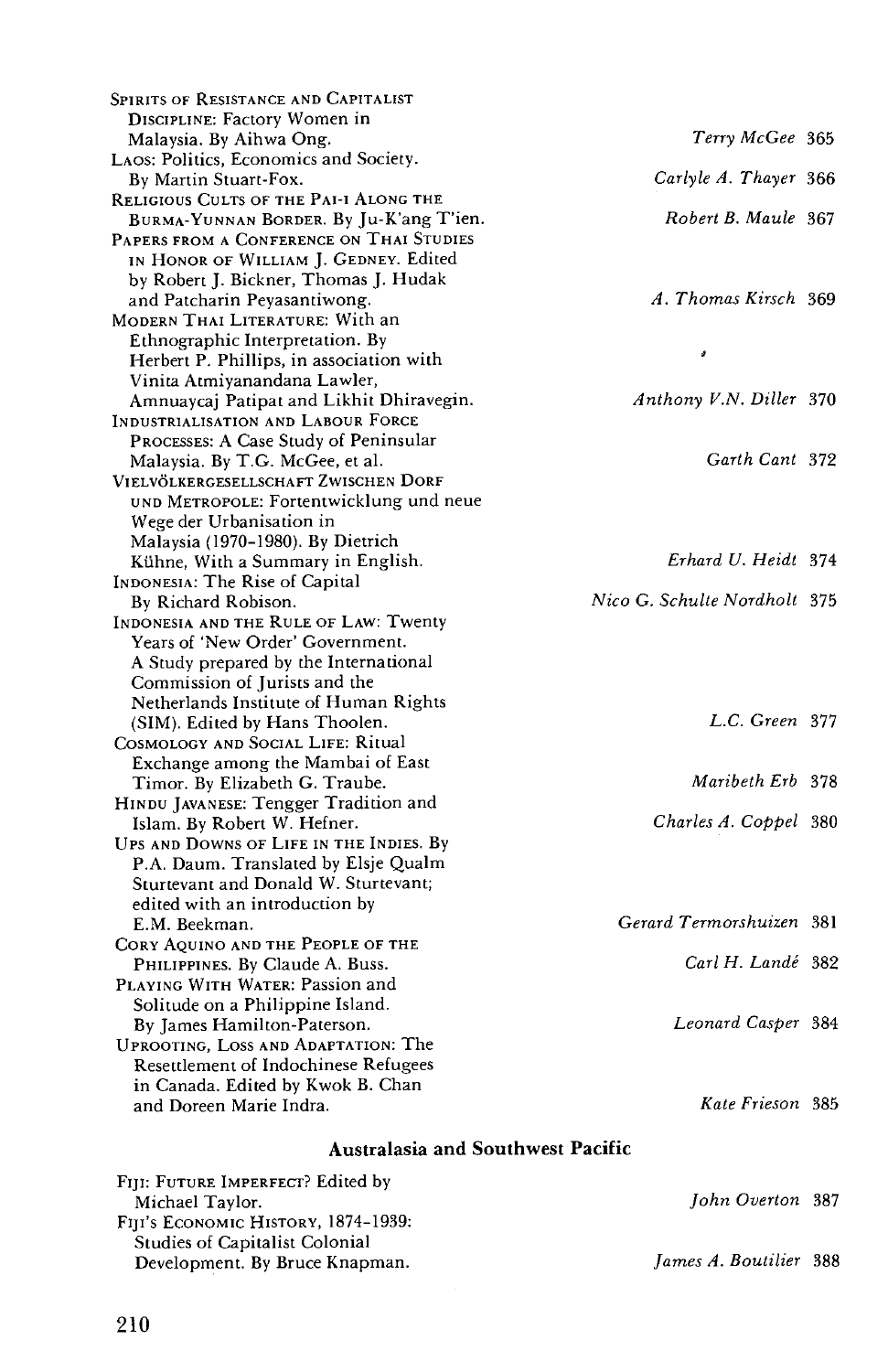| LEE BOO OF BELAU: A Prince in London.       |                        |  |
|---------------------------------------------|------------------------|--|
| By Daniel J. Peacock.                       | Dirk A. Ballendorf 389 |  |
| POLITICS OF THE HIGH COURT: A Study of the  |                        |  |
| Judicial Branch of Government in            |                        |  |
| Australia. By Brian Galligan.               | Alan C. Cairns 391     |  |
| <b>BRIEFLY NOTED</b>                        |                        |  |
| MODERN CHINA: A History. By Edwin E. Moise. | Peter M. Mitchell 392  |  |
| THE NEW CHINA: Comparative Economic         |                        |  |
| Development in Mainland China,              |                        |  |
| Taiwan, and Hong Kong. By Alvin             |                        |  |
| Rabushka.                                   | Samuel P.S. Ho 393     |  |
| JOHN M. BROOKE'S PACIFIC CRUISE AND         |                        |  |
| JAPANESE ADVENTURE, 1858-1860.              |                        |  |
| Edited by George M. Brooke, Jr.             | John S. Brownlee 394   |  |
| HOLDING INDIA TO THE EMPIRE. (THE BRITISH   |                        |  |
| <b>CONSERVATIVE PARTY AND THE 1935</b>      |                        |  |
| CONSTITUTION.) By Carl Bridge.              | Robert I. Crane 395    |  |
| SOUTHEAST ASIAN AFFAIRS 1987. Edited by     |                        |  |
| the Institute of Southeast Asian Studies.   | $R.S.$ Milne $395$     |  |
| THE OXFORD HISTORY OF AUSTRALIA.            |                        |  |
| Volume 4: 1901-1942, The                    |                        |  |
| Succeeding Age. By Stuart Macintyre.        | Robert J. Williams 396 |  |

## **CONTRIBUTORS TO THIS ISSUE**

- LESZEK BUSZYNSKI, Senior Research Fellow, Australian National University. Author of SEATO: The Failure of an Alliance Strategy (Singapore University Press, 1983) and Soviet Foreign Policy and Southeast Asia (Croom Helm, London, 1986).
- NORMAN MACQUEEN, Lecturer in Politics (International Relations) at the University of Papua New Guinea.
- RUTH HAYHOE, Associate Professor in the Higher Education Group at the Ontario Institute for Studies in Education. She has edited two books on Chinese education-Contemporary Chinese Education (Croom Helm and M.E. Sharpe, 1984) and China's Education and the Industrialized World: Studies in Cultural Transfer, with Marianne Bastid (M.E. Sharpe and OISE Press, 1987). A forthcoming monograph is entitled China's Universities and the Open Door (M.E. Sharpe and OISE Press, 1988 or 1989).
- S. HAYDEN LESBIREL, concurrently Lecturer in the Department of Political Science, Faculty of Arts and Research Fellow in the Australia-Japan Research Centre, Research School of Pacific Studies, Australian National University. He is currently preparing a book on The Political Economy of Power Plant Delay in Japan.
- GARETH PORTER teaches on Southeast Asian politics in the School of International Service, The American University.
- JAMES ROBERTS teaches simulation and modeling in the Department of Computer Science and Information Systems, The American University.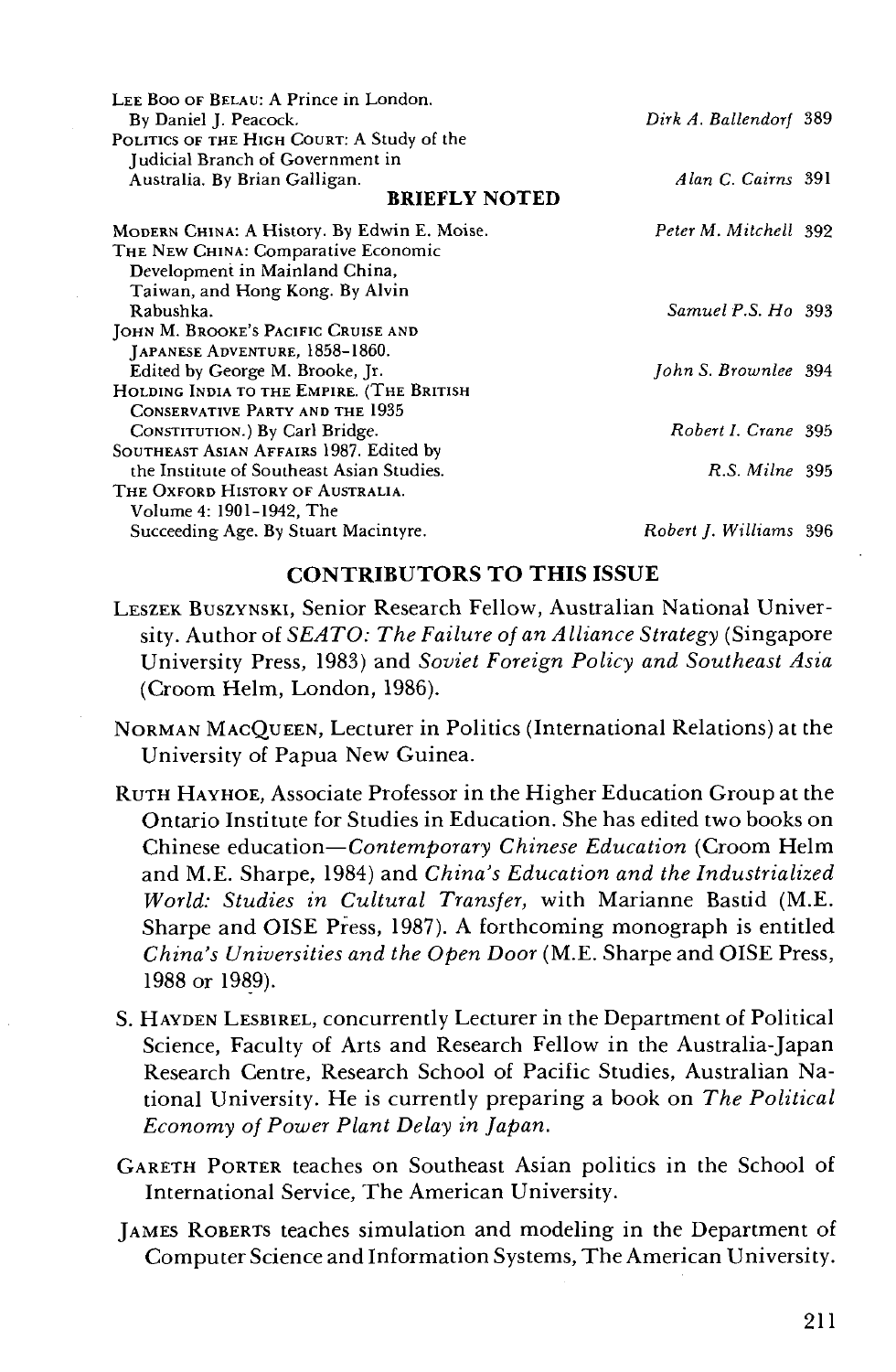# Pacific Affairs

**Vol. 61, No. 3 Fall 1988** 

|                                                                        |                    | <b>PAGE</b> |
|------------------------------------------------------------------------|--------------------|-------------|
| The Political Nature of Democratic<br>Kampuchea                        | Kate Frieson       | 405         |
| Divorce Trends and Patterns in<br>China: Past and Present              | Erika Platte       | 428         |
| Sharad Joshi and the Farmers:<br>The Middle Peasant Lives!             | Cornelia Lenneberg | 446         |
| Burning Widows, Burning Brides:<br>The Perils of Daughterhood in India | Dorothy Stein      | 465         |
| Book Reviews (listed on pp. 400-402)                                   |                    | 486         |

Copyright @ 1988, University of British Columbia. ISSN 0030-85lX. PRINTED IN **CANADA**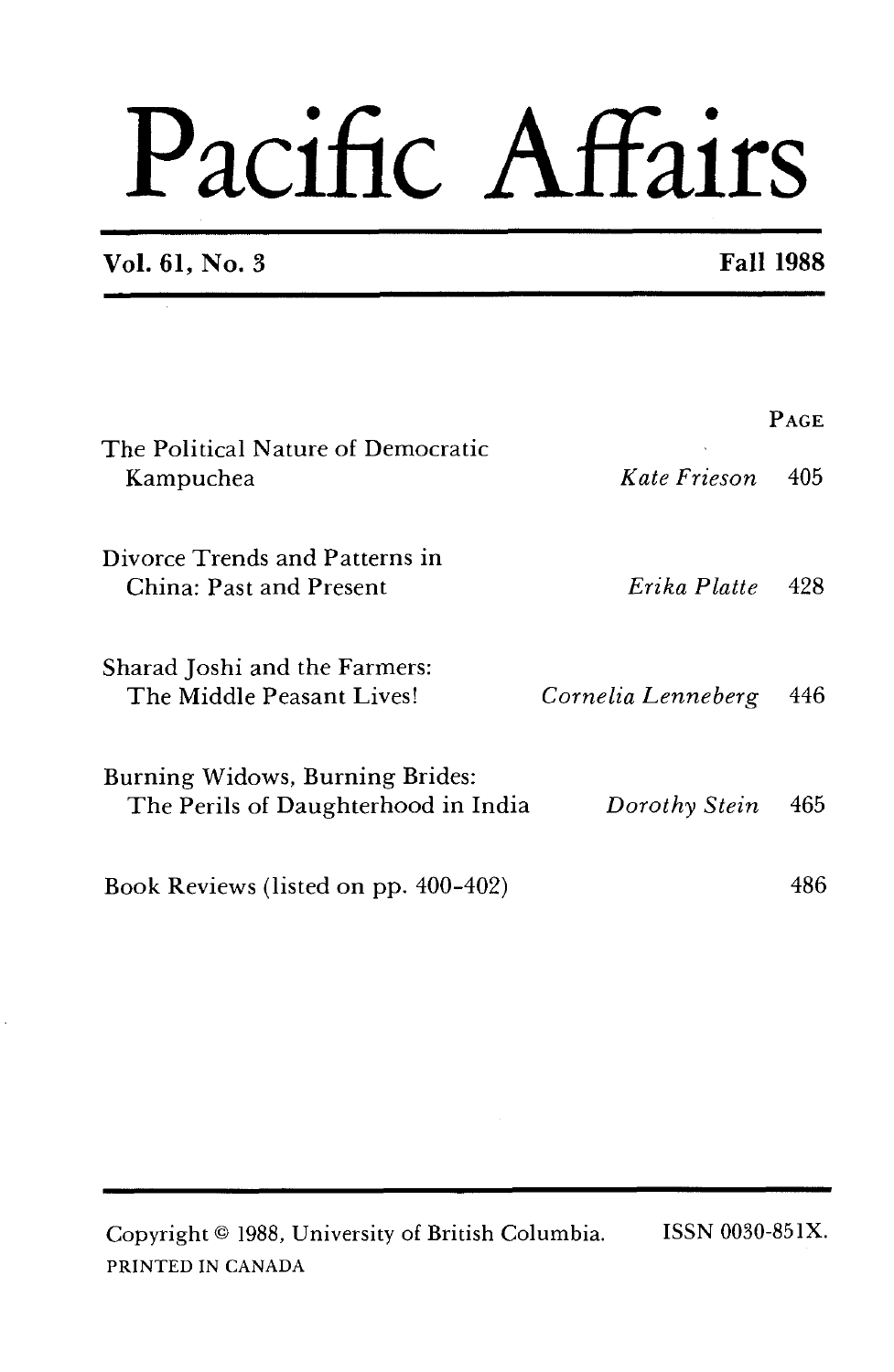#### ABSTRACTS

#### The Political Nature of Democratic Kampuchea *Kate Frieson*

Rarely have the policies of a regime been so devastating to a nation's existence as those carried out by the short-lived Democratic Kampuchean regime (1975-1978). The response to Democratic Kampuchea in the academic community, as elsewhere, has been one of extreme shock and also confusion as to how the catastrophic events can be explained.

**A** central and related problem has been determining the political nature of Democratic Kampuchea. Was the regime Marxist-Leninist, Maoist, Peasantist, Fascist? How did the regime classify itself? To what extent were its policies influenced and informed by those carried out in other revolutionary states?

This article attempts to explain the political character of the Pol Pot-led regime of Democratic Kampuchea by sorting through various ideological identities the regime has attracted over the past decade, discussing the merits and drawbacks of each, and the ways in which the regime resists strict typological analysis. Due to the very limited access to DK government and party documents, the conclusions offered are tentative.

#### Divorce Trends and Patterns in China: Past and Present *Erika Platte*

China's new marriage laws, far-reaching economic reforms and political turmoil are the major variables responsible for the waves of divorce that swept the country in the early 1950s and thirty years later. With the legal divorce procedures geared towards reconciliation rather than dissolution of a marriage the leadership has been able to check upward trends. As in many other Asian societies, the persistence of deeply-rooted traditions in the area of family behaviour has played an important role as well. As a result, China's divorce rate is still very low by world standards. Current divorce patterns, including causes of divorce, age at divorce, duration of marriage until divorce, sex of petitioner of divorce, and remarriage reflect a mix of continuity and change. Traditional ideas are slow to recede, especially in the countryside where some 80 percent of the population lives. Indications are that the incidence of divorce in China will remain at a relatively low level in the time to come.

### Sharad Joshi and the Farmers: The Middle Peasant Lives!

#### *Cornelia Lenneberg*

The Shetkari Sanghatana, a militant "farmers' movement" in Maharashtra, arose in the late seventies at the same time as a number of similar movements in other parts of India, all of which demanded remunerative prices for agricultural products. The paper argues that these movements cannot, as is commonly done, be dismissed as kulak or rich peasant movements. Rather they reflect the political consequences of rural development in its widest sense on the middle peasantry in particular. The Shektari Sanghatana provided the focus to voice the grievances of the middle peasantry whose economic position grew more precarious while their ability to attain their new aspirations diminished.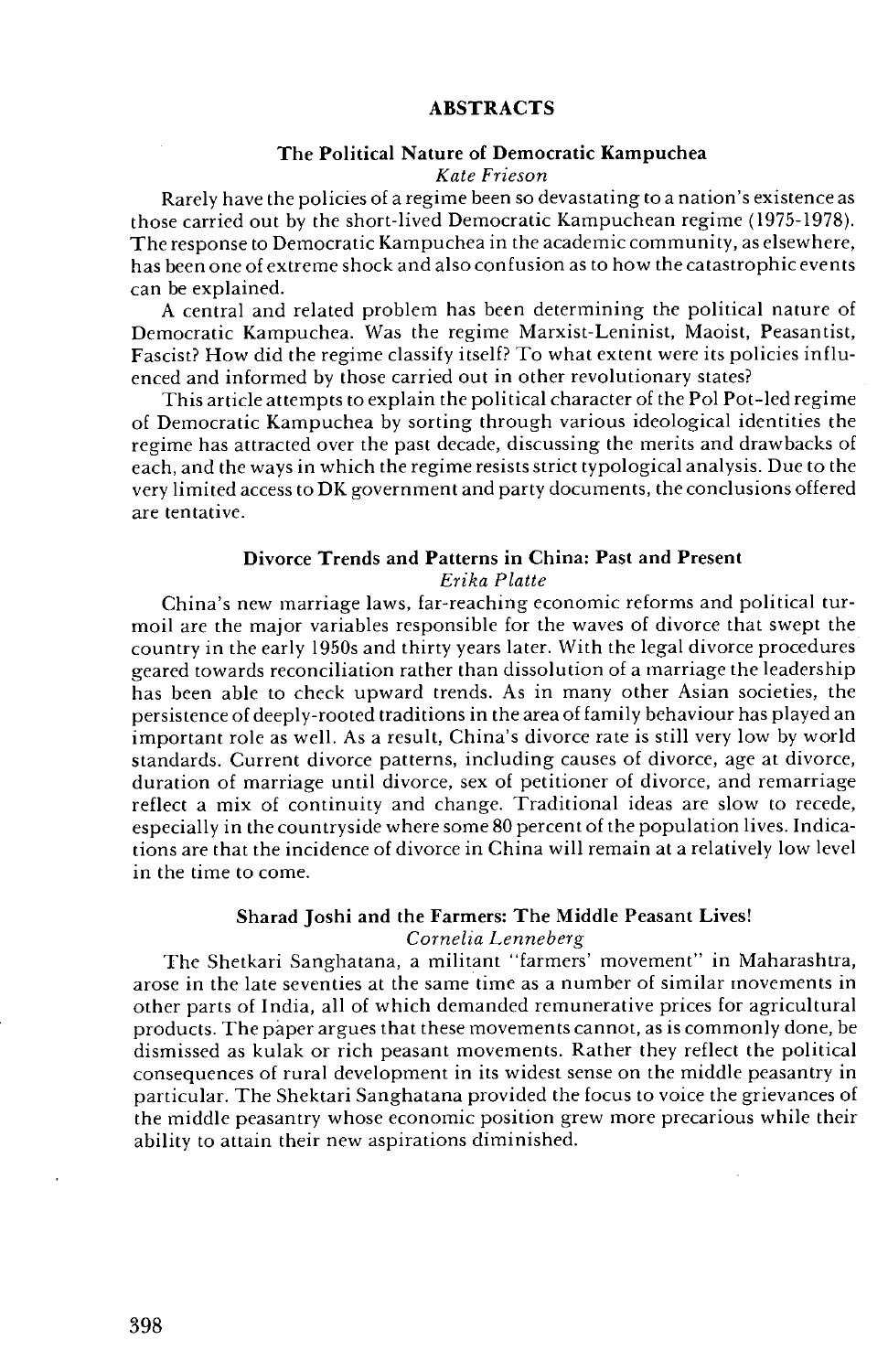#### Burning Widows, Burning Brides: **The** Perils of Daughterhood in India

#### *Dorothy Stein*

Indian women are subjected to intense economic and social discrimination, and continue to suffer death rates that are well in excess of male rates, despite forty years of independence in a secular democracy with universal suffrage. Certain practices, such as *sati* and dowry have spread from high status Hindu groups across social boundaries. This paper traces the evolution of these practices and argues that the peculiarity of Indian civilization that enables the general devaluation of the female sex to be taken to such extremes lies in the inferior social power of the families of girls and women, and the consequent insistence on universal female marriage.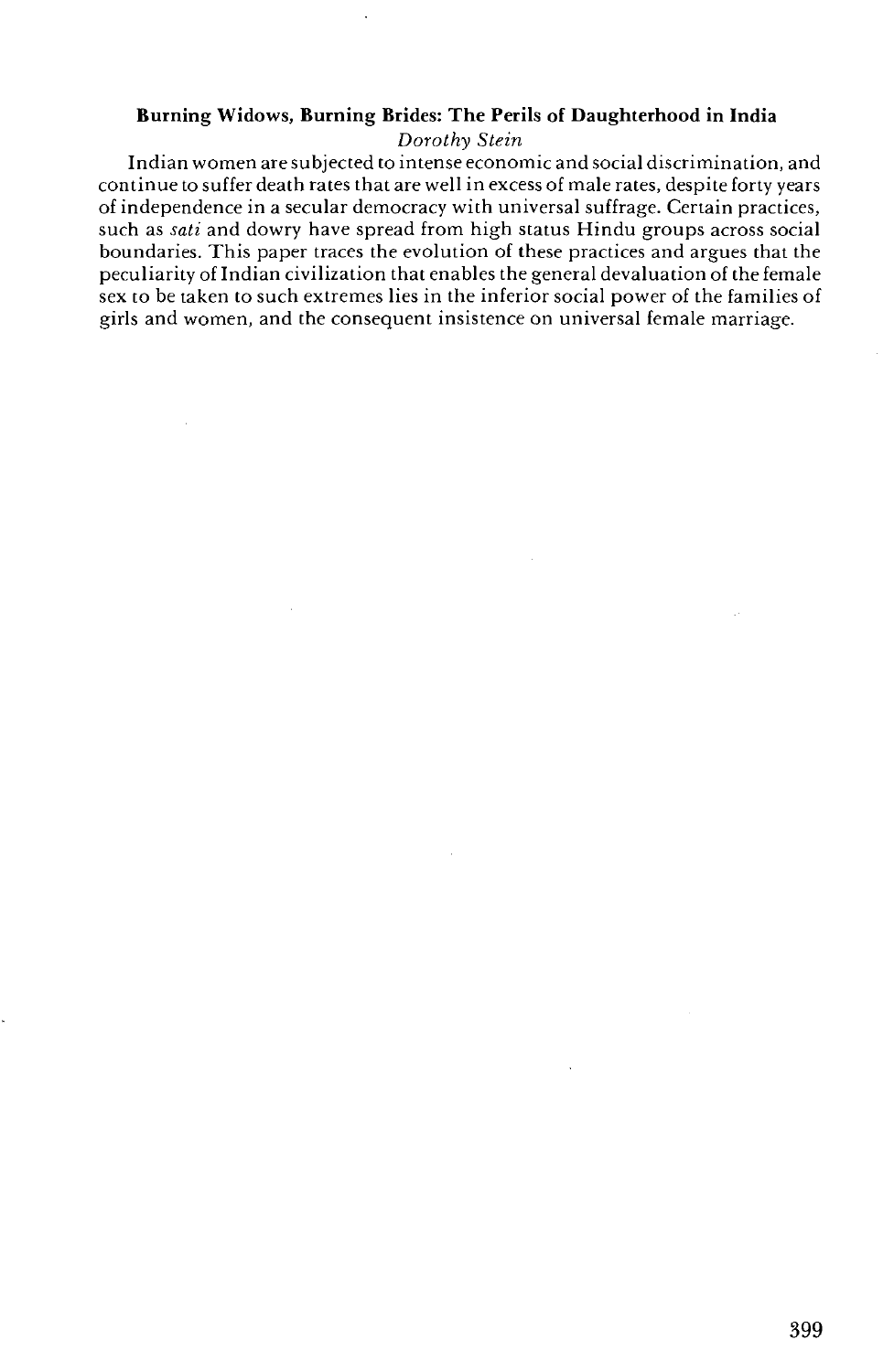# **BOOKS REVIEWED IN THIS ISSUE**

# **Asia General**

| THE WELFARE STATE EAST AND WEST. Edited by Richard                                                  |                              |  |
|-----------------------------------------------------------------------------------------------------|------------------------------|--|
| Rose and Rei Shiratori.                                                                             | Ehud Harari 486              |  |
| THE INDIAN OCEAN: Perspectives on a Strategic Arena.                                                |                              |  |
| Edited by William L. Dowdy and Russell B. Trood.                                                    | Stephen P. Cohen 487         |  |
| LAW AND THE STATE IN TRADITIONAL EAST ASIA: SIX<br>Studies on the Sources of East Asian Law. Edited |                              |  |
| by Brian E. McKnight.                                                                               | H.J. Jones 488               |  |
| THE SINO-INDIAN BORDER DISPUTE: A Legal Study.                                                      |                              |  |
| By Chih H. Lu                                                                                       | Hungdah Chiu 490             |  |
| EDUCATIONAL EXCHANGES: Essays on the Sino-American                                                  |                              |  |
| Experience. Edited by Joyce K. Kallgren and                                                         |                              |  |
| Denis Fred Simon.                                                                                   | Shi Ming Hu 490              |  |
| THE CHINESE IN CANADA. By Peter S. Li.                                                              | Graham E. Johnson 492        |  |
| China and Inner Asia                                                                                |                              |  |
| THE GREAT CHINESE REVOLUTION, 1800-1985. By John                                                    |                              |  |
| King Fairbank.                                                                                      | David P. Barrett 493         |  |
| CHINA WATCH. By John King Fairbank.                                                                 | David P. Barrett 493         |  |
| BORN RED: A Chronicle of the Cultural Revolution.<br>By Gao Yuan.                                   |                              |  |
| ECONOMIC INTEGRATION AND PLANNING IN MAOIST CHINA.                                                  | Clive M. Ansley 495          |  |
| By Thomas P. Lyons.                                                                                 | Barbara N. Sands 497         |  |
| CHINA's CHANGING POPULATION. By Judith Banister.                                                    | Tyrene White 499             |  |
| HEALTH CARE IN THE PEOPLE'S REPUBLIC OF CHINA: Moving                                               |                              |  |
| Toward Modernization. By Marilynn M. Rosenthal.                                                     | Bruce J. Esposito 500        |  |
| ANVIL OF VICTORY: The Communist Revolution in                                                       |                              |  |
| Manchuria, 1945-1948. By Steven I. Levine.                                                          | Lucien Bianco 501            |  |
| THE CAMBRIDGE HISTORY OF CHINA. Volume 14:<br>The People's Republic, Part I: The Emergence of       |                              |  |
| Revolutionary China, 1949-1965. Edited by                                                           |                              |  |
| Roderick MacFarquhar and John K. Fairbank.                                                          | Wang Gungwu 503              |  |
| CHINA THROUGH THE AGES: History of a Civilization.                                                  |                              |  |
| By Franz Michael.                                                                                   | David Gedalecia 505          |  |
| WITH THE EMPRESS DOWAGER OF CHINA. By Katherine                                                     |                              |  |
| Augusta Carl. Introduction by Kaori O'Connor.                                                       | Lolan Wang Grady 506         |  |
| THE GREAT ENTERPRISE: The Manchu Reconstruction of                                                  |                              |  |
| Imperial Order in Seventeenth-Century China.<br>Volumes I & II. By Frederic Wakeman, Jr.            | Pierre-Etienne Will 507      |  |
| THE SURVIVAL OF EMPIRE: Portuguese Trade and Society in                                             |                              |  |
| China and the South China Sea, 1630-1754.                                                           |                              |  |
| By George Bryan Souza.                                                                              | $W.E.$ Cheong $510$          |  |
| PIRATES OF THE SOUTH CHINA COAST, 1790-1810.                                                        |                              |  |
| By Dian H. Murray.                                                                                  | Susan Naquin 511             |  |
| THE COUNTRY OF STREAMS AND GROTTOES: Expansion,                                                     |                              |  |
| Settlement, and the Civilizing of the Sichuan Frontier in                                           |                              |  |
| Song Times. By Richard von Glahn.<br>HISTORY AND MAGICAL POWER IN A CHINESE COMMUNITY.              | <i>Jennifer W. Jay</i> $512$ |  |
| By Steven P. Sangren.                                                                               | Emily Martin 514             |  |
| CHINA REPORTING: An Oral History of American Journalism                                             |                              |  |
| in the 1930s and 1940s. By Stephen R. MacKinnon and                                                 |                              |  |
| Oris Friesen.                                                                                       | David P. Barrett 516         |  |
| REALISM AND ALLEGORY IN THE EARLY FICTION OF MAO TUN.                                               |                              |  |
| By Yu-shih Chen.                                                                                    | Richard King 517             |  |

ł.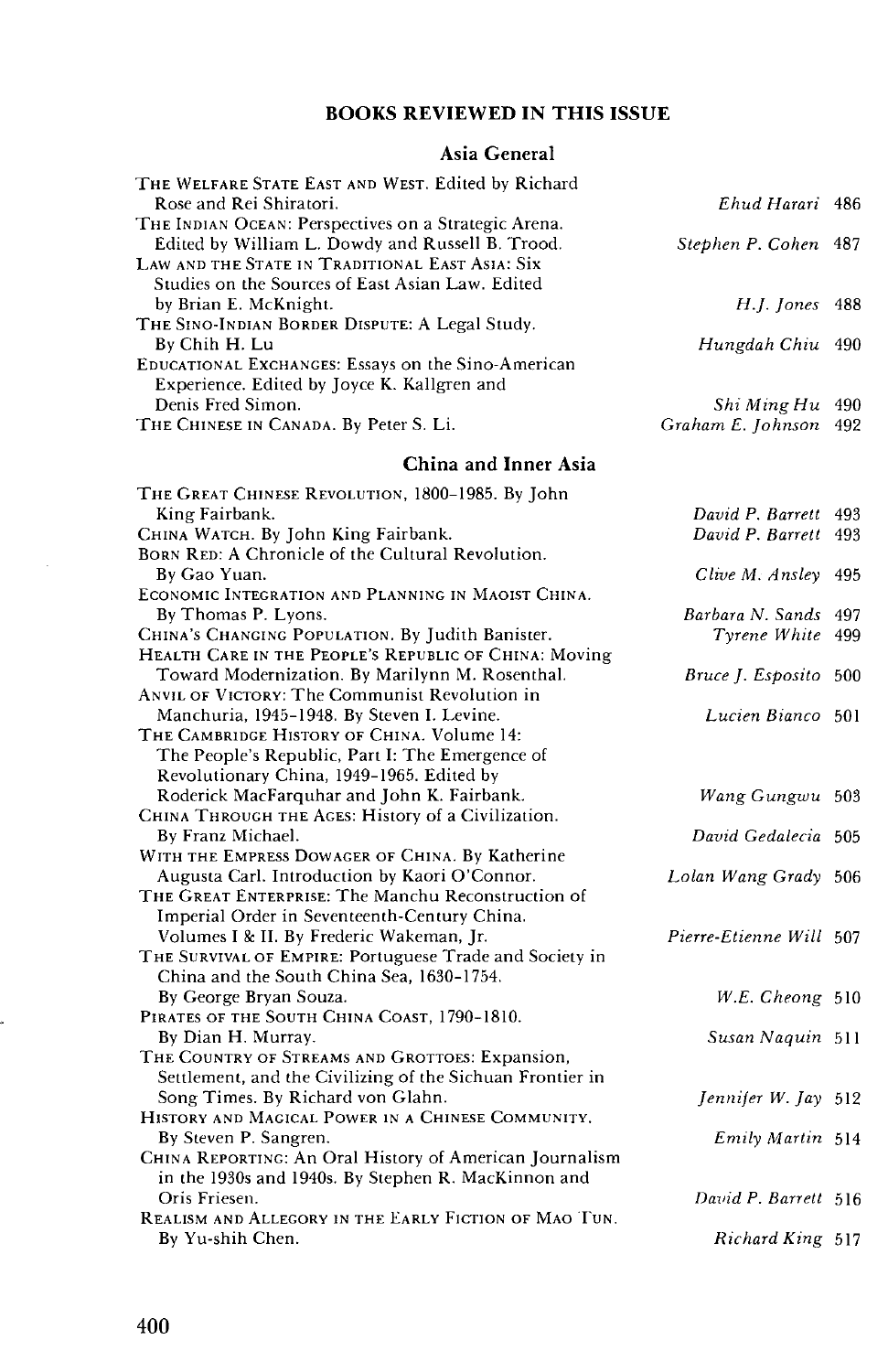# **Northeast Asia**

| TAKING JAPAN SERIOUSLY: A Confucian Perspective on<br>Leading Economic Issues. By Ronald Dore. | Adrian Marriage 518        |  |
|------------------------------------------------------------------------------------------------|----------------------------|--|
| THE STATE AND LABOR IN MODERN JAPAN. By Sheldon Garon.                                         | Stephen S. Large 520       |  |
| THE FIFTH GENERATION FALLACY: Why Japan is Betting Its                                         |                            |  |
| Future on Artificial Intelligence. By J. Marshall Unger.                                       | Earl H. Kinmonth 522       |  |
| JAPANESE FINANCIAL MARKETS: Deficits, Dilemmas, and                                            |                            |  |
| Deregulation. By Robert Alan Feldman.                                                          | Ron Napier 523             |  |
| A CULTURAL HISTORY OF POSTWAR JAPAN, 1945-1980.                                                |                            |  |
| By Shunsuke Tsurumi.                                                                           | Donald Roden 525           |  |
| JAPANESE IMPERIALISM 1894-1945. By W.G. Beasley.                                               | Han-Kyo Kim 526            |  |
| EPIDEMICS AND MORTALITY IN EARLY MODERN JAPAN.                                                 |                            |  |
| By Ann Bowman Jannetta.                                                                        | Carl Mosk 528              |  |
| A PLAY OF MIRRORS: Eight Major Poets of Modern Japan.                                          |                            |  |
| Edited by Ooka Makoto and Thomas Fitzsimmons.                                                  | Reiko Tsukimura 530        |  |
| To Live AND WRITE: Selections by Japanese Women Writers                                        |                            |  |
| 1913-1938. Edited by Yukiko Tanaka, with introduction                                          |                            |  |
| and biographical essays by the Editor. Translations                                            |                            |  |
| by Yukiko Tanaka, Elizabeth Hanson and Kiroko                                                  |                            |  |
| Morita Malatesta                                                                               | Margaret Mitsutani 531     |  |
| THE BRIDGE OF DREAMS: A Poetics of 'The Tale of Genji.'                                        |                            |  |
| By Haruo Shirane.                                                                              | Robert Lyons Danly 532     |  |
| "EVEN MONKEYS FALL FROM TREES" AND OTHER JAPANESE                                              |                            |  |
| PROVERBS. Compiled and translated by David Galef.                                              |                            |  |
| Illustrations by Jun Hashimoto. With a Foreword by                                             |                            |  |
| Edward G. Seidensticker.                                                                       | Leon Zolbrod 533           |  |
| South Asia                                                                                     |                            |  |
|                                                                                                |                            |  |
| SOUTH ASIA: Nuclear Stalemate or Conflagration.                                                |                            |  |
| By Akhtar Ali.                                                                                 | Rodney W. Jones 535        |  |
| CONTEMPORARY INDIAN POLITICS. By Madhu Limaye.                                                 | Roderick Church 536        |  |
| STUDIES ON NEHRU. Edited by V.T. Patil.                                                        | T.A. Keenleyside 537       |  |
| TRANS-HIMALAYAN TRADERS: Economy, Society, and Culture                                         |                            |  |
| in Northwest Nepal. By James F. Fisher.<br>PEOPLE'S PARTICIPATION, LOCAL GOVERNMENT AND RURAL  | Prem J. Thapa 539          |  |
| DEVELOPMENT: The Case of West Bengal, India. By Kirsten                                        |                            |  |
| Westergaard.                                                                                   | Atul Kohli 540             |  |
| PLANTEURS ET PAYSANS DANS L'INDE COLONIALE: L'indigo du                                        |                            |  |
| Bihar et le mouvement gandhien du Champaran                                                    |                            |  |
| (1917-1918). By Jacques Pouchepadass.                                                          | Anand A. Yang 542          |  |
| THE HIDDEN HIMALAYAS. Photographs by Thomas L. Kelly.                                          |                            |  |
| Text by V. Carroll Dunham.                                                                     | Barry A. Leach 543         |  |
| AFGHANISTAN: The First Five Years of Soviet Occupation.                                        |                            |  |
| By J. Bruce Amstutz.                                                                           | Anthony Hyman 544          |  |
| PAKISTAN: A Nation in the Making. By Shahid Javed Burki.                                       | Lawrence Ziring 545        |  |
|                                                                                                |                            |  |
| Southeast Asia                                                                                 |                            |  |
| AGRICULTURAL DEVELOPMENT OF A TROPICAL DELTA: A Study                                          |                            |  |
| of the Chao Phraya, Delta. By Yoshikazu Takaya.                                                |                            |  |
| Translated by Peter Hawkes.                                                                    | David Feeny 547            |  |
| THE CAMBODIAN AGONY. Edited by David A. Ablin and                                              |                            |  |
| Marlowe Hood.                                                                                  | Kate Frieson 549           |  |
| GOVERNMENT AND POLITICS OF MALAYSIA. Edited by                                                 |                            |  |
| Zakaria Haji Ahmad.                                                                            | Fred R. von der Mehden 550 |  |

ý,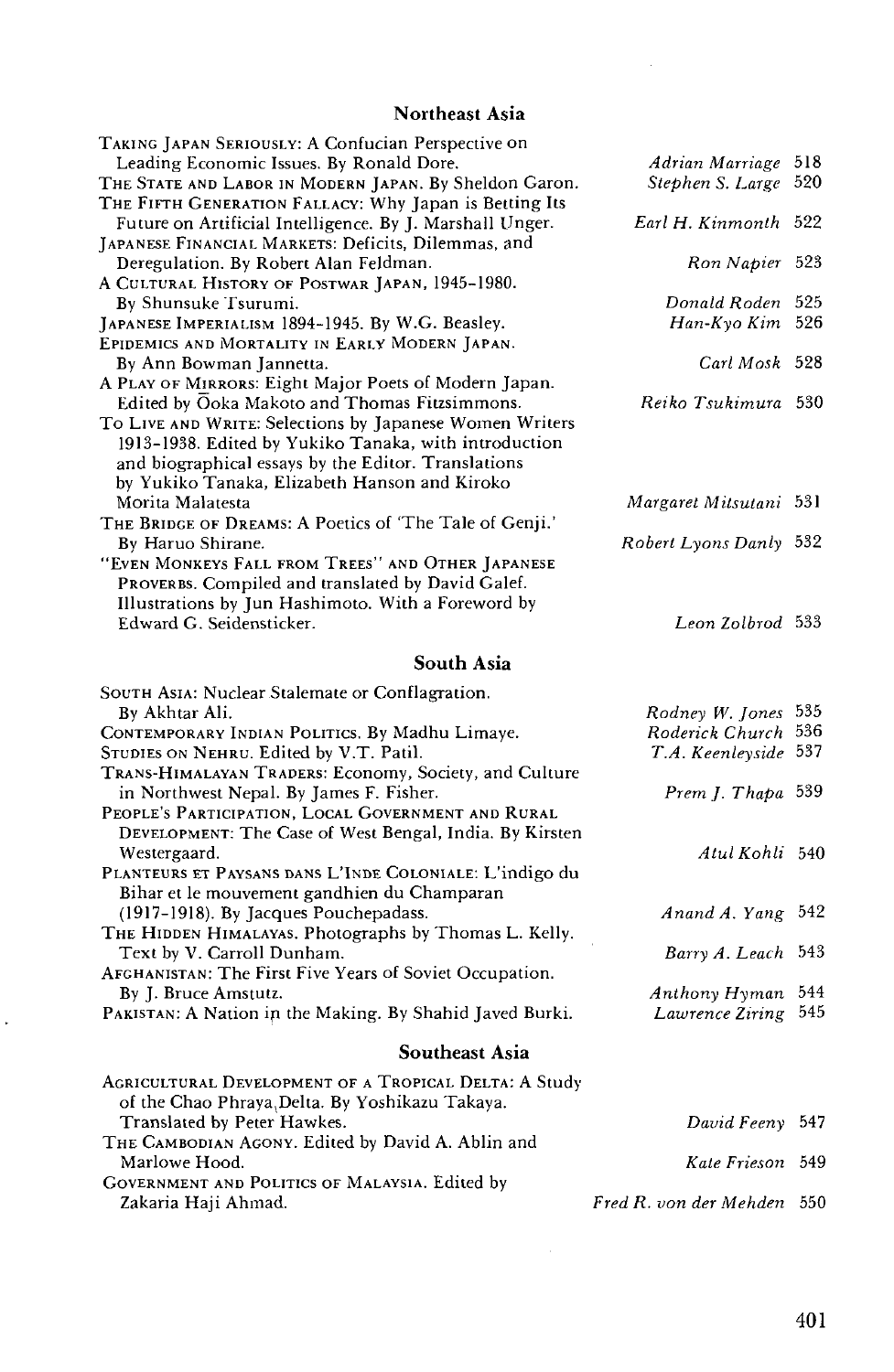| TOWARD A GLORIOUS INDONESIA: Reminiscences and          |                            |      |
|---------------------------------------------------------|----------------------------|------|
| Observations of Dr. Soetomo, Edited, annotated and      |                            |      |
| introduced by Paul W. van der Veur. Translated by       |                            |      |
| Suharni Soemarmo and Paul W. van der Veur.              | Clive J. Christie 551      |      |
| INDONESIA FREE: A Political Biography of Mohammad       |                            |      |
| Hatta. By Mavis Rose.                                   | Clive J. Christie          | -551 |
| INDONESIAN WOMEN IN FOCUS: Past and Present Notions.    |                            |      |
| Edited by Elsbeth Locher-Scholten and Anke Niehof.      | Joanne C.J. Prindiville    | 553  |
| LAND USE AND ENVIRONMENT IN INDONESIA. By               |                            |      |
| Wolf Donner. Photography by Erika Donner.               | Michael A. Brady           | 555  |
| JAVANESE SHADOW PLAYS, JAVANESE SELVES. By Ward Keeler. | R.H. Barnes                | 557  |
| GOVERNING SINGAPORE. By Raj K. Vasil.                   | Thomas J. Bellows          | 558  |
| THE SINGAPORE ECONOMY RECONSIDERED. By Lawrence B.      |                            |      |
| Krause, Koh Ai Tee and Lee (Tsao) Yuan.                 | Geoffrey B. Hainsworth 559 |      |
| A SOCIAL HISTORY OF THE CHINESE IN SINGAPORE AND        |                            |      |
| MALAYSIA, 1800-1911. By Yen Ching-hwang.                | Craig A. Lockard 561       |      |
|                                                         |                            |      |

# **Australasia and Southwest Pacific**

| $Brii V.$ Lal $563$  |
|----------------------|
| Leon Hollerman 564   |
| Campbell Sharman 566 |
| Robin Fisher 568     |
| Ralph R. Premdas 569 |
|                      |

# **BRIEFLY NOTED**

| BITTER MELON: Stories from the Last Rural Chinese Town<br>in America. By Jeff Gillenkirk and James Motlow, with |                          |  |
|-----------------------------------------------------------------------------------------------------------------|--------------------------|--|
| introduction by Sucheng Chan.                                                                                   | Yuen-fong Woon 571       |  |
| HEAVEN-BORN IN BURMA. Volume 1: The Daily Round;                                                                |                          |  |
| Volume 2: Flight of the Heaven-Born; Volume 3: Swan-                                                            |                          |  |
| song of the Heaven-Born. By Maurice Maybury.                                                                    | Robert B. Maule 571      |  |
| MIND LANDSCAPES: The Paintings of C.C. Wang. By                                                                 |                          |  |
| Jerome Silbergeld.                                                                                              | James O. Caswell 572     |  |
| TRAVELS OF A PHOTOGRAPHER IN CHINA, 1933-1946.                                                                  |                          |  |
| By Hedda Morrison.                                                                                              | Stephen R. MacKinnon 573 |  |
| PACIFIC ISLAND STUDIES: A Survey of the Literature. Editor-                                                     |                          |  |
| in-chief, Miles M. Jackson. Michael P. Hamnett, Michael                                                         |                          |  |
| C. Howard, Robert C. Kiste, David Kittelson, and Terence                                                        |                          |  |
| Wesley-Smith, contribution editors.                                                                             | Hilary Conroy 573        |  |

 $\cdot$ 

į.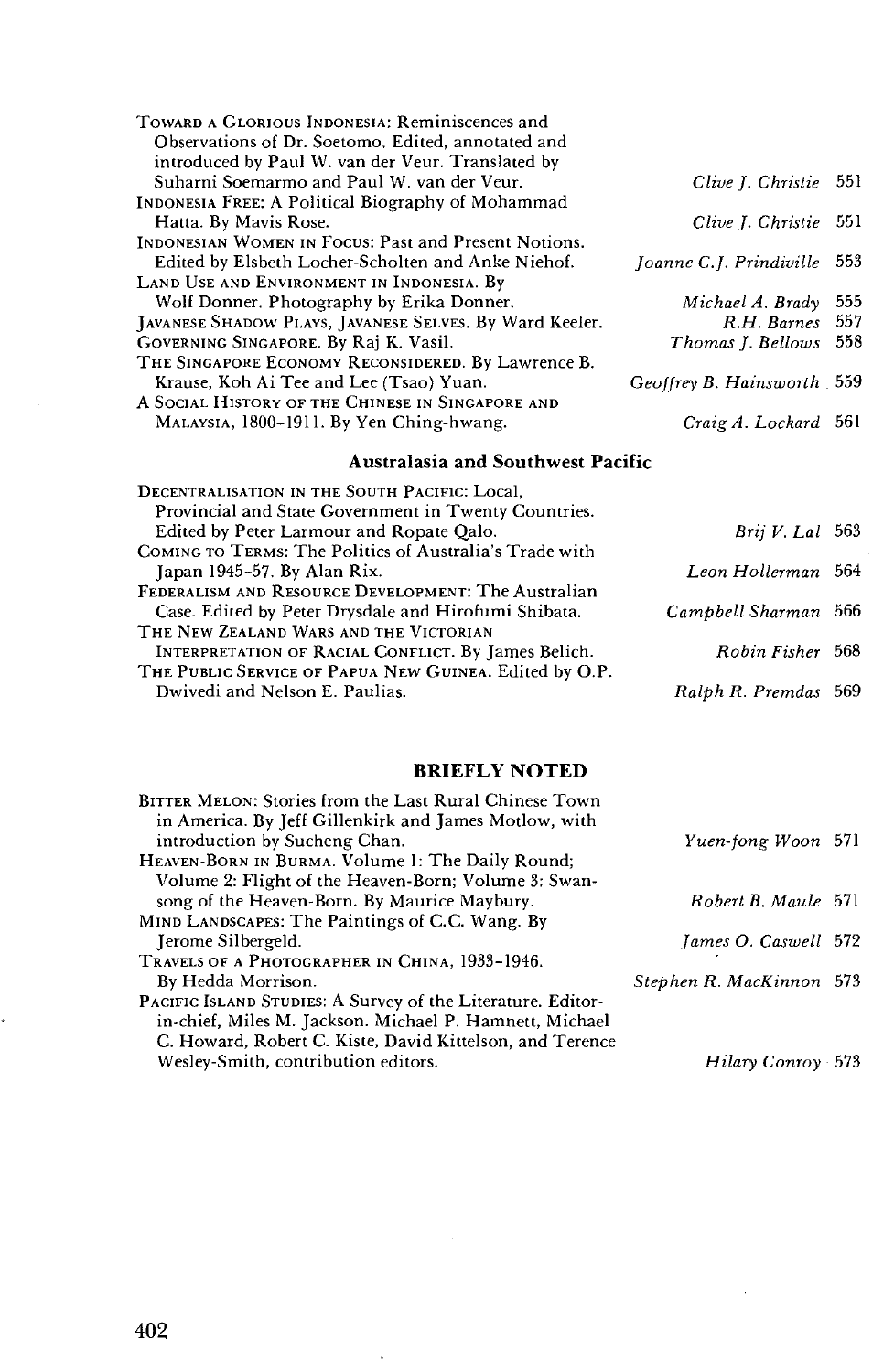- KATE FRIESON, Ph.D. candidate in the Department of Politics, Monash University, Melbourne, Australia.
- ERIKA PLATTE, Freelance researcher in Chinese economics and demography.
- CORNELIA LENNEBERG recently completed a Masters Degree at La Trobe University, Bundoora.
- DOROTHY STEIN, A member of the Institute of Historical Research, University of London. Her latest book is: *Ada, A Life and a Legacy* (Cambridge, Massachusetts: The MIT Press, 1985).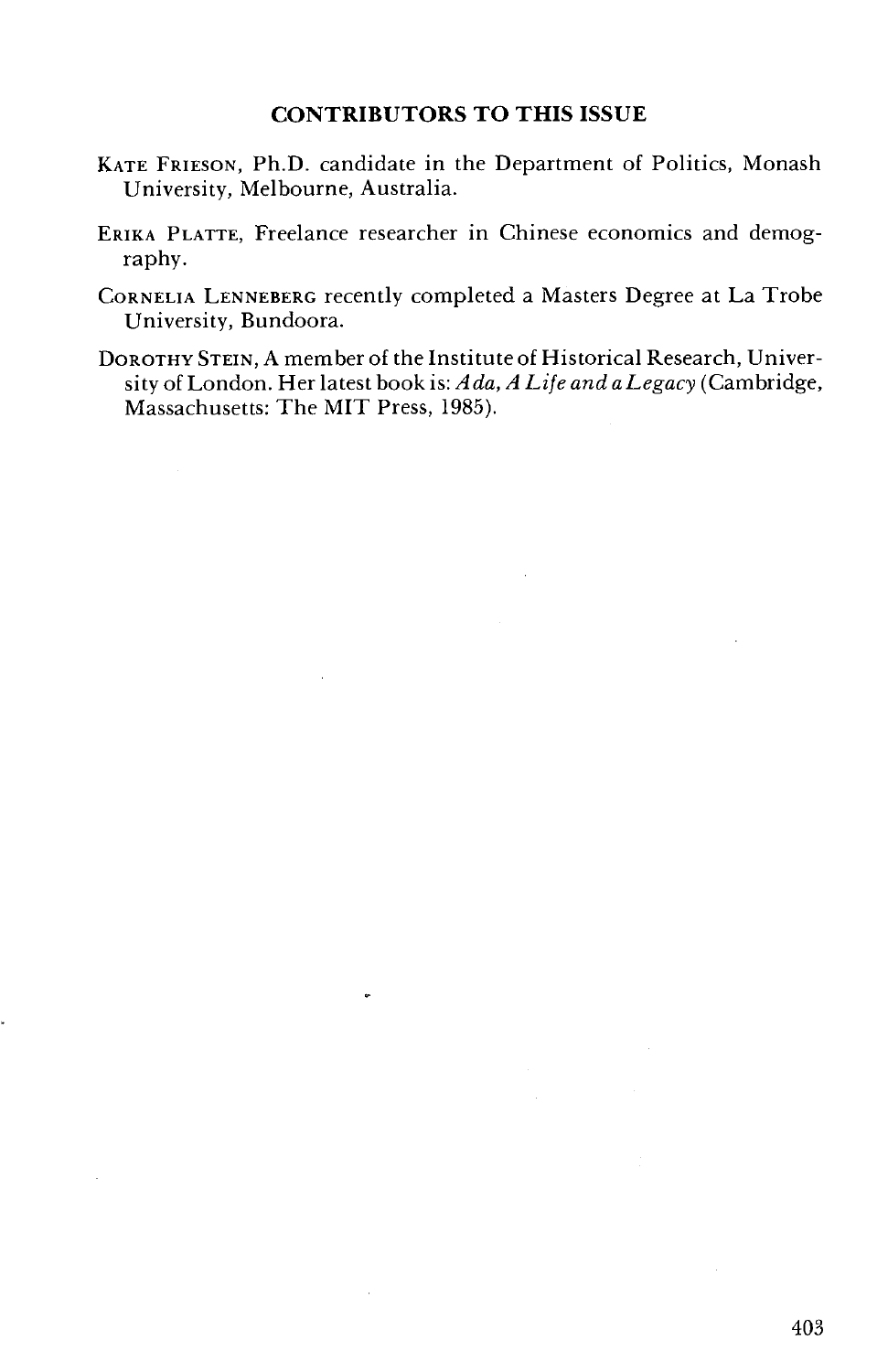# Pacific Affairs

# **Vol. 61, No. 4 Winter 1988-89**

| Prime Ministerial Leadership<br>in Japan: Recent Changes in                                                    | <b>PAGE</b> |
|----------------------------------------------------------------------------------------------------------------|-------------|
| Personal Style and<br>Administrative Organization<br>Robert C. Angel                                           | 583         |
| The Tamil Militants—Before<br>the Accord and After<br>Dagmar Hellmann-Rajanayagam                              | 603         |
| Sinhala Cultural and Buddhist<br>Patriotic Organizations in<br>Contemporary Sri Lanka<br><b>Bruce Matthews</b> | 620         |
| A Dialogue of the Deaf:<br>Attitudes and Issues in New<br>Caledonian Politics<br>Stephen Henningham            | 633         |
| Books Reviewed (listed on pp. 578-580)                                                                         | 653         |
| Index to Vol. $61$ (1988)                                                                                      | 725         |

| Copyright <sup>®</sup> 1989, University of British Columbia | ISSN 0030-851X. |
|-------------------------------------------------------------|-----------------|
| PRINTED IN CANADA                                           |                 |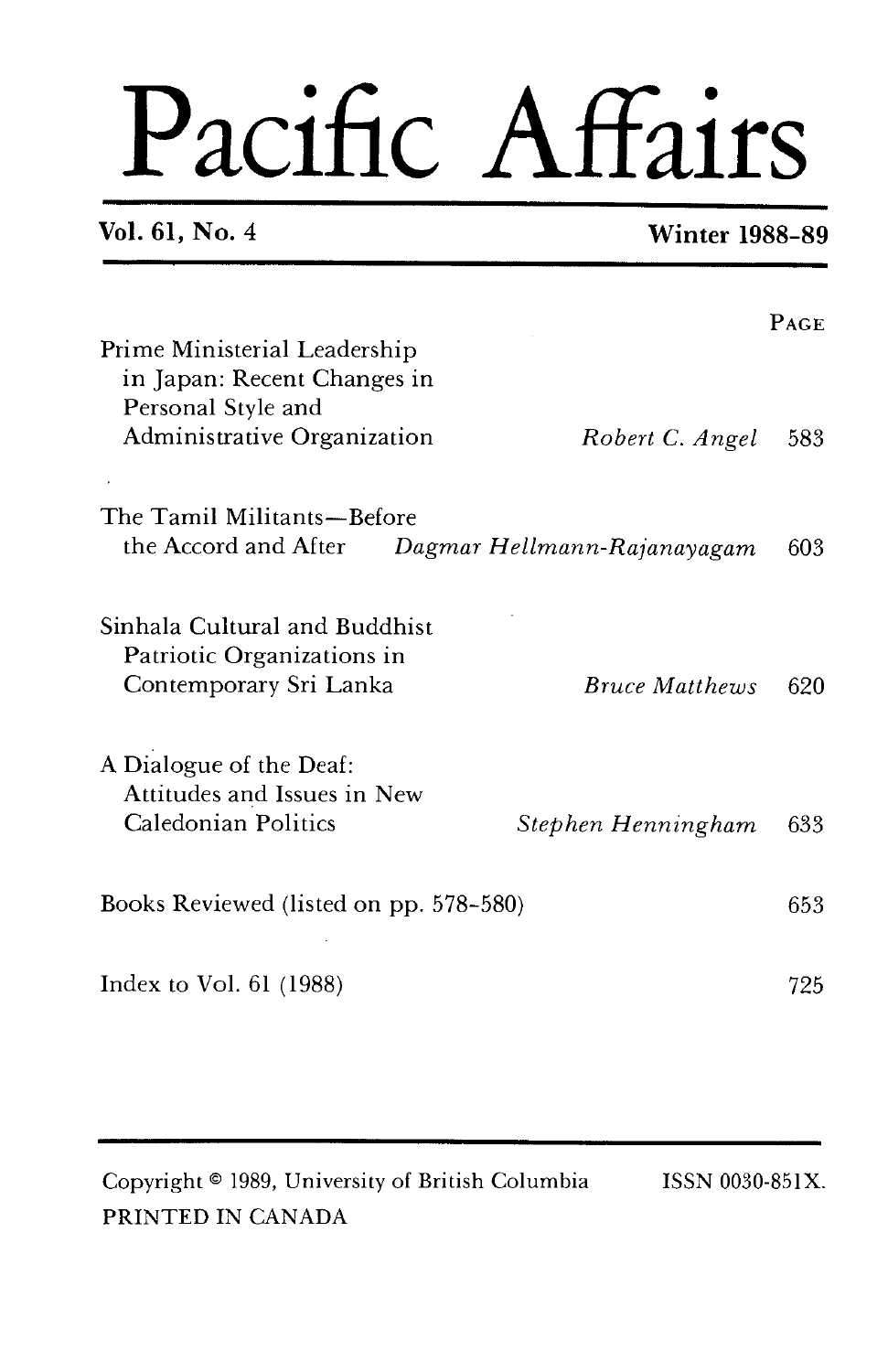#### ABSTRACTS

#### Prime Ministerial Leadership in Japan: Recent Changes in Personal Style and Administrative Organization *Robert C. Angel*

Japan's Constitution assigns crucial coordination and leadership functions to the office of prime minister. Yet incumbents during most of the postwar period have been passive "consensus articulators" rather than goal articulating and goal promoting activists. A number of factors have combined during the last several years to change the nature of Japan's prime ministerial leadership with important implications for the national policy processes. This paper reviews the traditional role of the postwar prime minister and those factors that have encouraged more aggressive prime ministerial involvement in national policy formulation and implementation. It focuses upon Yasuhiro Nakasone's recent five-year performance, with special attention to the longer-term implications of changes in structure of the Cabinet Secretariat made in 1986. The paper concludes that domestic and international factors will continue to press Japan's prime ministers into a more active role on the national political scene.

### The Tamil Militants-Before the Accord and After

*Dagmar Hellmann-Rajanayagam* 

The article discusses the ideology and programme of some of the major militant Tamil groups before and after the interventon of the Indian Peace Keeping Force  $(IPKF)$  in Northern Sri Lanka. Besides the LTTE, the so-called "Tristar"-EPRLF, PLOT, AND TELO-and EROS who try to steer a middle course between LTTE and IPKF, are discussed. While LTTE always had doubts about an active Indian intervention in Sri Lanka and pursued primarily nationalist objectives, the other groups welcomed the Indian intervention to a greater or lesser degree and are now willing and ready to cooperate with the IPKF. After a short "honeymoon," the LTTE have now turned completely against the IPKF and are actively resisting it. The article concludes that what the LTTE want is total political control of a combined Northern and Eastern Province in order to consolidate their power base.

# Sinhala Cultural and Buddhist Patriotic Organizations in Contemporary Sri Lanka

#### *Bruce Matthews*

A recent increase in the number of Sinhala "patriotic organizations" is directly related to communal tensions in Sri Lanka. Many of these invoke Buddhism in one way or another to define their purpose, reflecting the religio-cultural dimension of the current conflict. This paper examines this phenomenon from two perspectives. First it investigates the origins of these organizations, and traces out their ideologies. The question of their leadership is also raised. By way of example, two prominent leaders (one a monk, one a lay person) are isolated for review. A second issue addressed is the importance of these organizations in the politics of Sri Lanka today. It is argued that the thirty-odd relatively significant Sinhala groups have no centralized leadership, are ideologically fickle, and so far have insufficient roots at the village level. Nonetheless, participation in them (or empathy for their aims) reflects a wide range of classes and castes. The organizations are visible reminders of the distress and strain the Sinhalese community endures. As such, they are the merest manifestation of a profound depth of anxiety, discontent and uncertainty.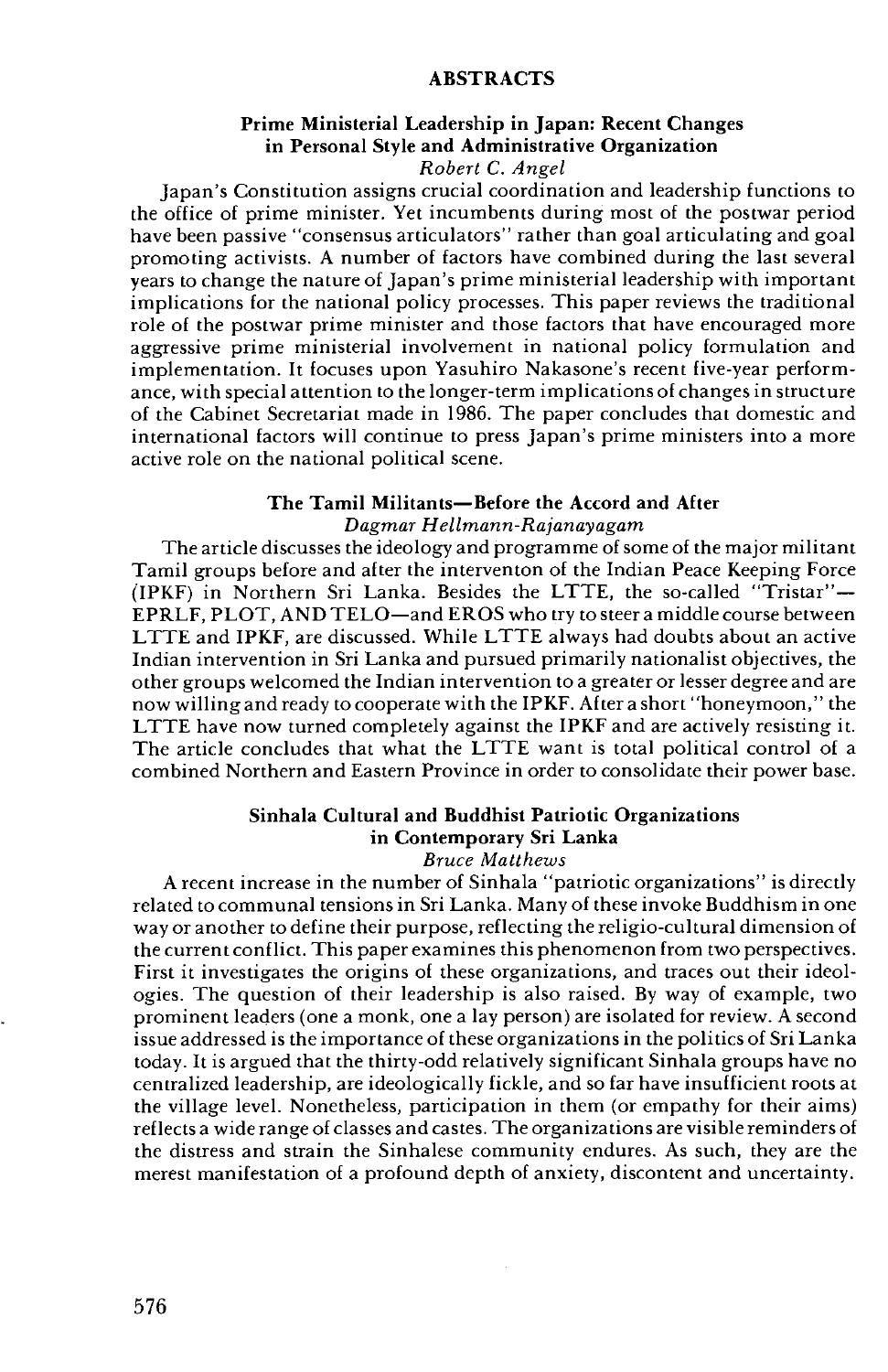#### **A Dialogue of the Deaf: Attitudes and Issues in New Caledonian Politics**  *Stephen Henningham*

The new French government is engaged in the hard task of reconciling the pro-independence (indigenous Melanesian) Kanaks of New Caledonia with their "loyalist," pro-France settler opponents. The territory is only small, but the conflict has implications for the security and stability of the Southwest Pacific. To help explain the conflict, and how it might be resolved, the paper reviews the reformist populism 01 the Union Calkdonienne party in the 1950s and 1960s, and examines the differences in attitudes which emerged between, but also within, the rival nationalist and loyalist blocs in the 1970s and 1980s. A revival of the tolerance of the Union Calédonienne in its early years would improve prospects for a lasting compromise. The government apparently hopes to establish federal independence with close links with France, but partition is possible should conciliation fail.



THE UNIVERSITY OF BRITISH COLUMBIA PRESS 6344 Memorial Road, Vancouver, B.C. Canada V6T 1W5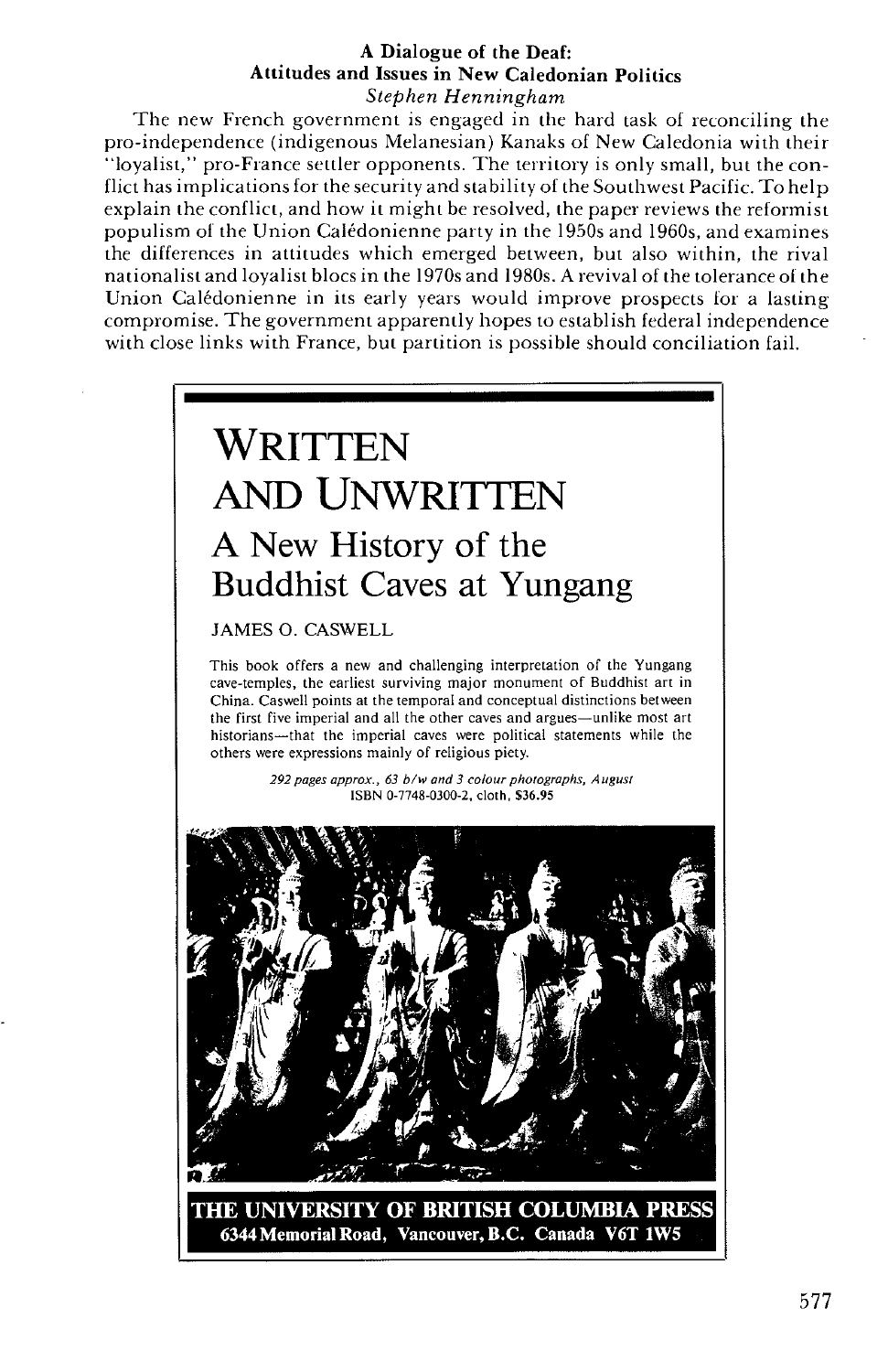# **BOOKS REVIEWED IN THIS ISSUE**

# **Asia General**

| TECHNOLOGY TRANSFER AND HUMAN FACTORS.                                                |                            |  |
|---------------------------------------------------------------------------------------|----------------------------|--|
| By Charles T. Stewart, Jr. and<br>Yasumitsu Nihei.                                    | Amiya Kumar Bagchi 653     |  |
| <b>URBANIZATION AND URBAN POLICIES IN</b>                                             |                            |  |
| PACIFIC ASIA. Edited by Roland J. Fuchs,                                              |                            |  |
| Gavin W. Jones and Ernesto M. Pernia. With the                                        |                            |  |
| assistance of Sandra E. Ward.                                                         | David Drakakis-Smith 654   |  |
| <b>FERTILITY IN ASIA: Assessing the Impact</b>                                        |                            |  |
| of Development Projects. Edited by                                                    |                            |  |
| John Stoeckel and Anrudh K. Jain.                                                     | Nancy Waxler-Morrison 656  |  |
| THE SOVIET FAR EAST MILITARY BUILDUP:                                                 |                            |  |
| Nuclear Dilemmas and Asian Security.                                                  |                            |  |
| Edited by Richard H. Solomon and Masataka Kosaka.                                     | Steven I. Levine 657       |  |
| SOVIET FOREIGN POLICY AND SOUTHEAST ASIA.                                             |                            |  |
| By Leszek Buszynski.                                                                  | Steven I. Levine 657       |  |
| REDEMPTIVE ENCOUNTERS: Three Modern Styles                                            |                            |  |
| in the Hindu Tradition. By Lawrence A. Babb.                                          | Harjot Oberoi 659          |  |
| A LATTERDAY CONFUCIAN: Reminiscences of William Hung                                  |                            |  |
| (1893-1980). By Susan Chan Egan.                                                      | Vera Schwarcz 661          |  |
| China and Inner Asia                                                                  |                            |  |
|                                                                                       |                            |  |
| THE UNITED STATES AND CHINA. By Arnold Xiangze Jiang.                                 | <i>John F. Melby</i> $663$ |  |
| CHINA's WAR WITH VIETNAM, 1979: Issues, Decisions                                     |                            |  |
| and Implications. By King C. Chen.                                                    | Harlan W. Jencks 664       |  |
| THE REACH OF THE STATE: Sketches of the Chinese                                       |                            |  |
| Body Politic. By Vivienne Shue.                                                       | Robert E. Bedeski 665      |  |
| FOUNDATIONS AND LIMITS OF STATE POWER IN CHINA.                                       |                            |  |
| Edited by Stuart R. Schram.                                                           | Harold Z. Schiffrin 667    |  |
| REFORM IN CHINA. CHALLENGE & CHOICES: A Summary                                       |                            |  |
| and Analysis of the CESRRI Survey. Edited with an                                     |                            |  |
| introduction by Bruce L. Reynolds.                                                    | Samuel P.S. Ho 668         |  |
| ENERGY IN CHINA's MODERNIZATION: Advances and                                         |                            |  |
| Limitations. By Vaclav Smil.                                                          | Robert M. Field 670        |  |
| CHINA's ESTABLISHMENT INTELLECTUALS. Edited by Carol Lee<br>Hamrin and Timothy Cheek. | Ralph Croizier 671         |  |
| CHINA'S INTELLECTUALS AND THE STATE: In Search of a New                               |                            |  |
| Relationship. Edited by Merle Goldman, with Timothy                                   |                            |  |
| Cheek and Carol Lee Hamrin.                                                           | Ralph Croizier 671         |  |
| THE ODYSSEY OF SHEN CONGWEN. By Jeffrey C. Kinkley.                                   | T.D. Huters 673            |  |
| BREAKING THE IRON RICE BOWL: Prospects for Socialism in                               |                            |  |
| China's Countryside. By Pat Howard.                                                   | David Zweig 675            |  |
| CHINESE WORKING-CLASS LIVES: Getting by in Taiwan.                                    |                            |  |
| By Hill Gates.                                                                        | Stephen Feuchtwang 676     |  |
| AI SSU-CHI'S' CONTRIBUTION TO THE DEVELOPMENT OF                                      |                            |  |
| CHINESE MARXISM. By Joshua A. Fogel.                                                  | R.F. Price 677             |  |
| THE WRITINGS OF MAO ZEDONG, 1949-1976. Volume I:                                      |                            |  |
| September 1949-December 1955. Edited by Michael Y.M.                                  |                            |  |
| Kau and John K. Leung.                                                                | Brantly Womack 678         |  |
| Sнамснаї: Crucible of Modern China.                                                   |                            |  |
| By Betty Peh-T'i Wei.                                                                 | David D. Buck 679          |  |
| THE RECORDS OF MING SCHOLARS. By Huang Tsung-hsi.                                     | Tom Fisher 681             |  |
| HONG KONG UNDER IMPERIAL RULE, 1912-1941.                                             |                            |  |
| By Norman Miners.                                                                     | F. Gilbert Chan 682        |  |
|                                                                                       |                            |  |

 $\bar{z}$ 

 $\ddot{\phantom{0}}$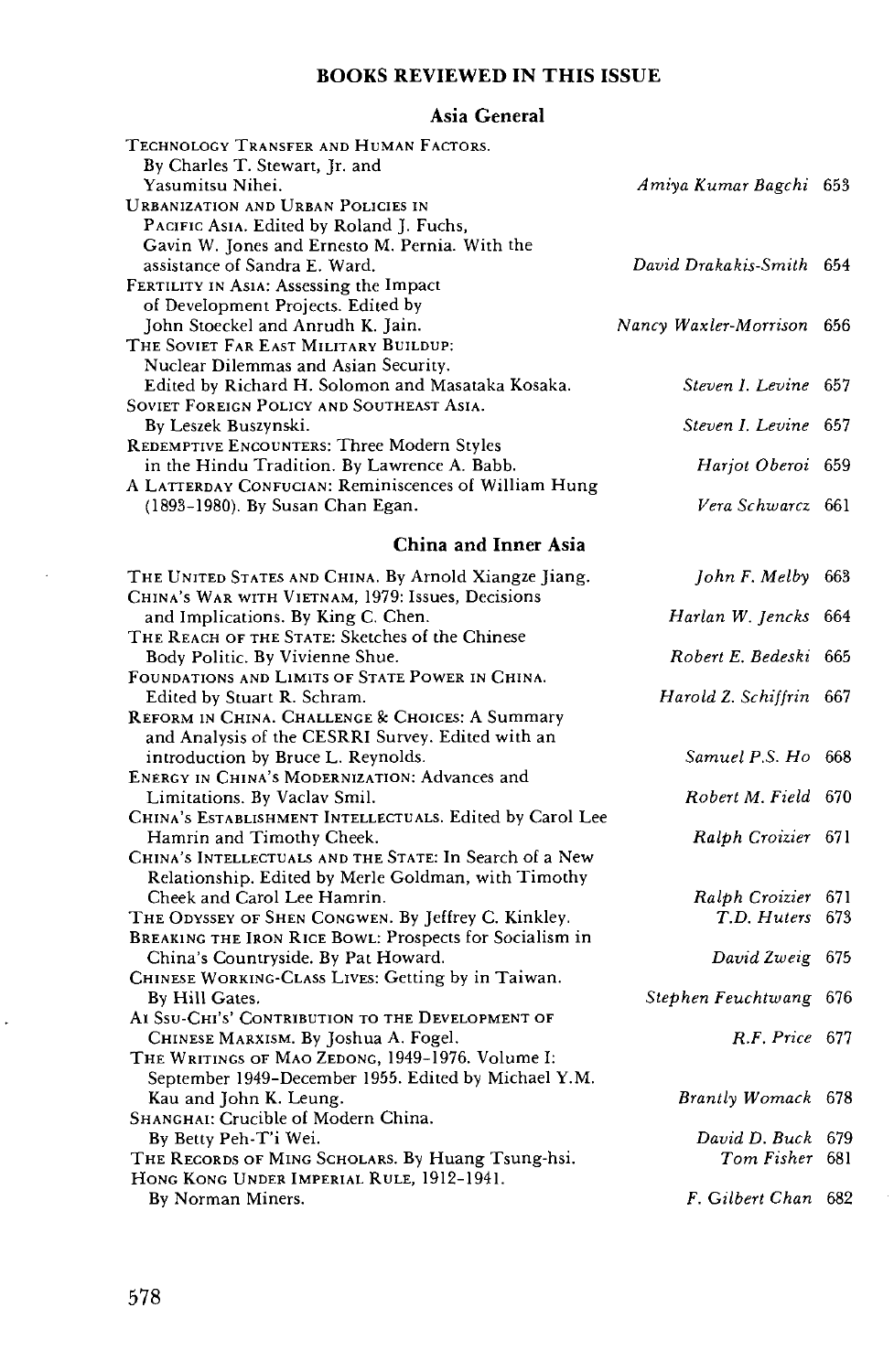# **Northeast Asia**

| THE POLITICAL ECONOMY OF JAPAN. Volume 1:                      |                            |  |
|----------------------------------------------------------------|----------------------------|--|
| The Domestic Transformation. Edited by                         |                            |  |
| Kozo Yamamura and Yasukichi Yasuba.                            | Kuo-Wei Lee 684            |  |
| THE JAPANESE LANGUAGE THROUGH TIME. By Samuel                  |                            |  |
| E. Martin.                                                     | Matsuo Soga 685            |  |
| Sons of HEAVEN: A Portrait of the Japanese Monarchy.           |                            |  |
| By Jerrold M. Packard.                                         | John S. Brownlee 687       |  |
| ON UNDERSTANDING JAPANESE RELIGION. By JOSeph                  |                            |  |
| M. Kitagawa.                                                   | Robert S. Ellwood 688      |  |
| A JAPANESE NEW RELIGION: Rissho Kosei-Kai in a Mountain        |                            |  |
| Hamlet. By Stewart Guthrie.                                    | Bernard Bernier 689        |  |
| THE MYTH OF JAPANESE UNIQUENESS. By Peter N. Dale.             | Ross E. Mouer 691          |  |
| <b>EMBATTLED KOREA: The Rivalry for International Support.</b> |                            |  |
| By Ralph N. Clough.                                            | Chong-Wook Chung 693       |  |
| THE KOREANS: Contemporary Politics and Society.                |                            |  |
| By Donald Stone Macdonald.                                     | Byung Chul Koh 694         |  |
| KOREAN WOMEN IN TRANSITION: At Home and Abroad.                |                            |  |
| Edited by Eui-Young Yu and Earl H. Phillips.                   | Soon-Young Yoon 695        |  |
| THE FORGOTTEN WAR: America in Korea 1950-1953.                 |                            |  |
| By Clay Blair.                                                 | Donald Stone MacDonald 696 |  |

# **South Asia**

| THE INDIAN OCEAN: Explorations in History, Commerce and<br>Politics. Edited by Satish Chandra. | M.N. Pearson 698           |  |
|------------------------------------------------------------------------------------------------|----------------------------|--|
| MERCHANTS, COMPANIES AND COMMERCE ON THE                                                       |                            |  |
| COROMANDEL COAST, 1650-1740. By Sinnappah                                                      |                            |  |
| Arasaratnam.                                                                                   | Robert Eric Frykenberg 699 |  |
| THE EXPERIENCE OF HINDUISM. Essays on Religion in                                              |                            |  |
| Maharashtra. Edited by Eleanor Zelliot and                                                     |                            |  |
| Maxine Berntsen.                                                                               | Anand C. Paranipe 701      |  |
| SUFI MUSIC OF INDIA AND PAKISTAN: Sound, Context and                                           |                            |  |
| Meaning in Qawwali. By Regula Burckhardt Qureshi.                                              | Fritz and                  |  |
|                                                                                                | Joanna Lehmann 702         |  |
| LAUGHING MATTERS: Comic Traditions in India.                                                   |                            |  |
| By Lee Siegel.                                                                                 | Vidyut Aklujkar 704        |  |
| CRIME, JUSTICE AND SOCIETY IN COLONIAL SRI LANKA. By                                           |                            |  |
| John D. Rogers.                                                                                | Patrick Peebles 704        |  |
| Southeast Asia                                                                                 |                            |  |
| THE STATE IN BURMA. By Robert H. Taylor.                                                       | Josef Silverstein 706      |  |
| THE SHAN OF BURMA: Memoirs of a Shan Exile. By Chao                                            |                            |  |
| Tzang Yawnghwe (alias Eugene Thaike).                                                          | Robert M. Maule 707        |  |
| THE VIETNAMESE NOVEL IN FRENCH: A Literary Response to                                         |                            |  |
| Colonialism. By Jack A. Yeager                                                                 | Stephen O'Harrow 708       |  |
| THAI RADICAL DISCOURSE: The Real Face of Thai Feudalism                                        |                            |  |
| Today. By Craig J. Reynolds                                                                    | John Girling 710           |  |
| FROM CLASS TO CULTURE: Social Conscience in Malay                                              |                            |  |
| Novels since Independence. By David J. Banks.                                                  | John A. Lent $712$         |  |
| REGIME CHANGE IN THE PHILIPPINES: The Legitimation of                                          |                            |  |
| the Aquino Government. Edited by Mark Turner.                                                  | Belinda A. Aquino 714      |  |

 $\ddot{\phantom{a}}$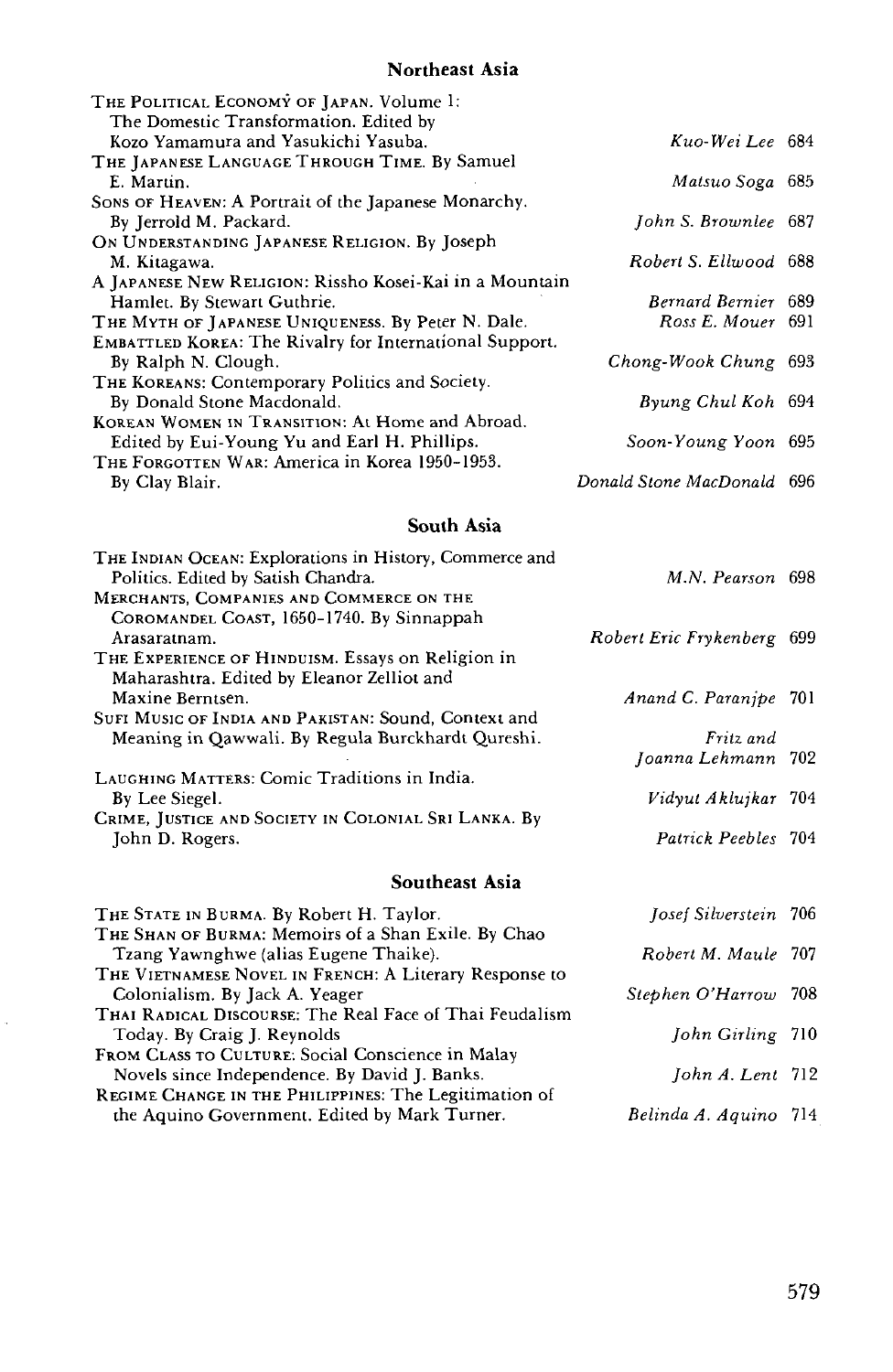| THE PHILIPPINES UNDER AQUINO: Papers presented at      |                       |  |
|--------------------------------------------------------|-----------------------|--|
| a conference held in Sydney, November 1986 and         |                       |  |
| organised by the Development Studies Colloquium,       |                       |  |
| Sydney and the Australian Development Studies Network. |                       |  |
| Edited by Peter Krinks.                                | Belinda A. Aquino 714 |  |
| PRESIDENT MARCOS AND THE PHILIPPINE CULTURE.           |                       |  |
| By Lewis E. Gleeck, Ir.                                | Belinda A. Aquino 714 |  |
| THE AQUINO ALTERNATIVE. Edited by M. Rajaretuam.       | Benjamin N. Muego 716 |  |

# **Australasia and Southwest Pacific**

| NA TO HOA AROHA-FROM YOUR DEAR FRIEND:                  |                         |  |
|---------------------------------------------------------|-------------------------|--|
| The Correspondence Between Sir Apirana Ngata and Sir    |                         |  |
| Peter Buck 1925-50. Volume 2: 1930-32.                  |                         |  |
| Edited by M.P.K. Sorrenson.                             | H.B. Hawthorn 718       |  |
| THE SACRED REMAINS: Myth, History, and Polity in Belau. |                         |  |
| By Richard J. Parmentier, With a Foreword by            |                         |  |
| Michael Silverstein.                                    | Leonard Mason 719       |  |
| CULTURAL ALTERNATIVES AND A FEMINIST ANTHROPOLOGY:      |                         |  |
| An Analysis of Culturally Constructed Gender Interests  |                         |  |
| in Papua New Guinea. By Frederick Errington and         |                         |  |
| Deborah Gewertz.                                        | William H. McKellin 720 |  |
| FERTILITY AND FAMILY PLANNING IN THE THIRD WORLD.       |                         |  |
| By William K.A. Agyei.                                  | William H. McKellin 720 |  |
|                                                         |                         |  |

**BRIEFLY NOTED** 

| GANDHI IN INDIA: In His Own Words. Edited by    |                     |  |
|-------------------------------------------------|---------------------|--|
| Martin Green.                                   | Dennis Dalton 723   |  |
| AN EYE FOR THE DRAGON: Southeast Asia Observed, |                     |  |
| 1954–1986.                                      | Edgar Wickberg 723  |  |
| PALAUAN COSMOLOGY: Dominance in a Traditional   |                     |  |
| Micronesian Society. By Celio Ferreira.         | Mary McCutcheon 724 |  |

÷.

 $\bar{r}$